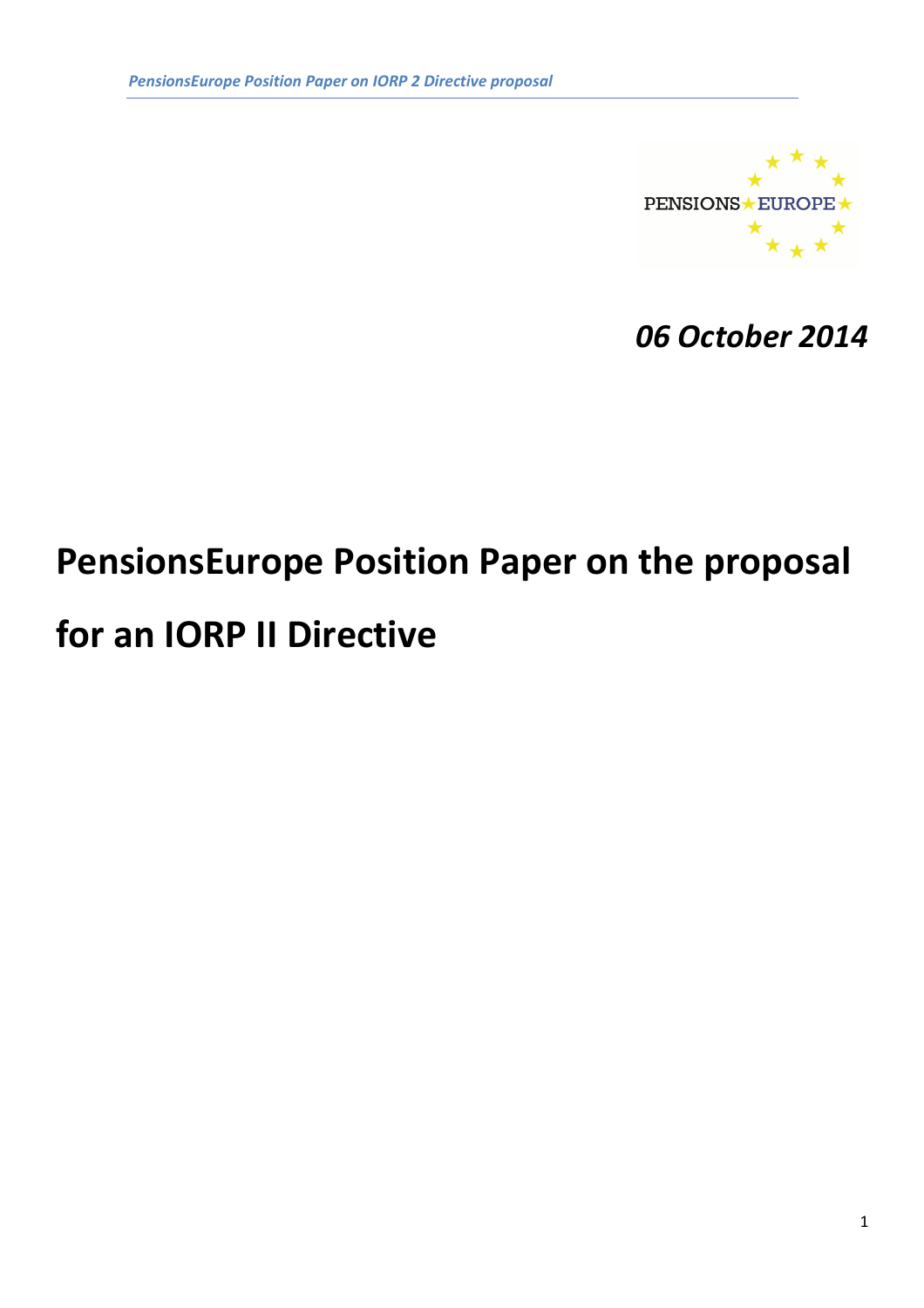# Introduction

On 27 March 2014 the European Commission adopted a legislative proposal<sup>1</sup> for new rules on occupational pension funds (IORPs) in order to "support the further development of an important type of long-term investor in the EU".

In its Press Release<sup>2</sup> published on 27 March, PensionsEurope "welcomed the Commission's commitment to high standards of pension scheme governance and communications, but cautioned that some of the proposals risk creating unnecessary extra burdens for schemes".

First of all, PensionsEurope welcomes that this proposal does not contain new solvency capital requirements for IORPs. We think it would be very detrimental to the occupational pension sector, the members and the beneficiaries. However we are concerned about EIOPA's upcoming work with regards to the Holistic Balance Sheet approach. Indeed EIOPA is currently working on a Quantitative Impact Study and a pan-European stress-test for IORPs. PensionsEurope reiterates its opposition to the harmonization of solvency capital requirements. That is why we express concerns about the Recital 57 and the Article 75 of the IORP 2 Directive proposal which clearly leave room for potential upcoming capital requirements.

PensionsEurope also welcomes the Directive's improvement on investment rules and the fact that Member States cannot restrict IORPs from investing in long-term instruments that are not traded on regulated markets. Furthermore, we welcome that the Directive proposal provides that the competent authorities of the host Member State cannot lay down further investment rules for assets which cover technical provisions for cross-border activity.

However, PensionsEurope is convinced that important features of the occupational pension sector need to be adequately taken into account in the Directive proposal:

## Main issues:

 $\overline{a}$ 

#### IORPs are first and foremost institutions with a social purpose

As stated by the EU Commissioner on Employment and Social Affairs: "Pension funds are there – first and foremost - to serve a social purpose"<sup>3</sup>: IORPs are institutions strongly embedded within national social models and primarily governed by social and labour law. This social purpose is reflected in the triangular relationship between employers, employees and the IORP, often through the involvement of the social partners. IORPs are linked to an employment relationship and often providing for a mandatory membership of representatives of the employer(s), the employees and the beneficiaries in the highest bodies of the IORP (assembly of representatives/members, supervisory board). These features are absolutely essential and should be fully taken into account when regulating occupational pensions.

PensionsEurope echoes the European Economic and Social Committee (EESC) opinion<sup>4</sup> which "disagrees with the approach to [see] IORPs purely as financial market institutions, which fails to acknowledge and respect their specific circumstances. IORPs are institutions which perform an important social function. They are to a large extent responsible for occupational retirement provision and have become an indispensable addition to public pensions systems. The proposed directive must take account of the key role played by the social partners in establishing and

<sup>&</sup>lt;sup>1</sup> Directive proposal available here: http://eur-lex.europa.eu/legal-content/EN/TXT/?uri=CELEX:52014PC0167

<sup>&</sup>lt;sup>2</sup> PensionsEurope Press Release available here: http://www.pensionseurope.eu/system/files/Press%20Release%2071%20-%20PensionsEurope%20reaction%20to%20revised%20IORP%20Directive.pdf

<sup>3</sup> Commission's Press release available here: http://europa.eu/rapid/press-release SPEECH-13-32 en.htm

<sup>&</sup>lt;sup>4</sup> EESC Opinion available here: http://www.eesc.europa.eu/?i=portal.en.soc-opinions.31515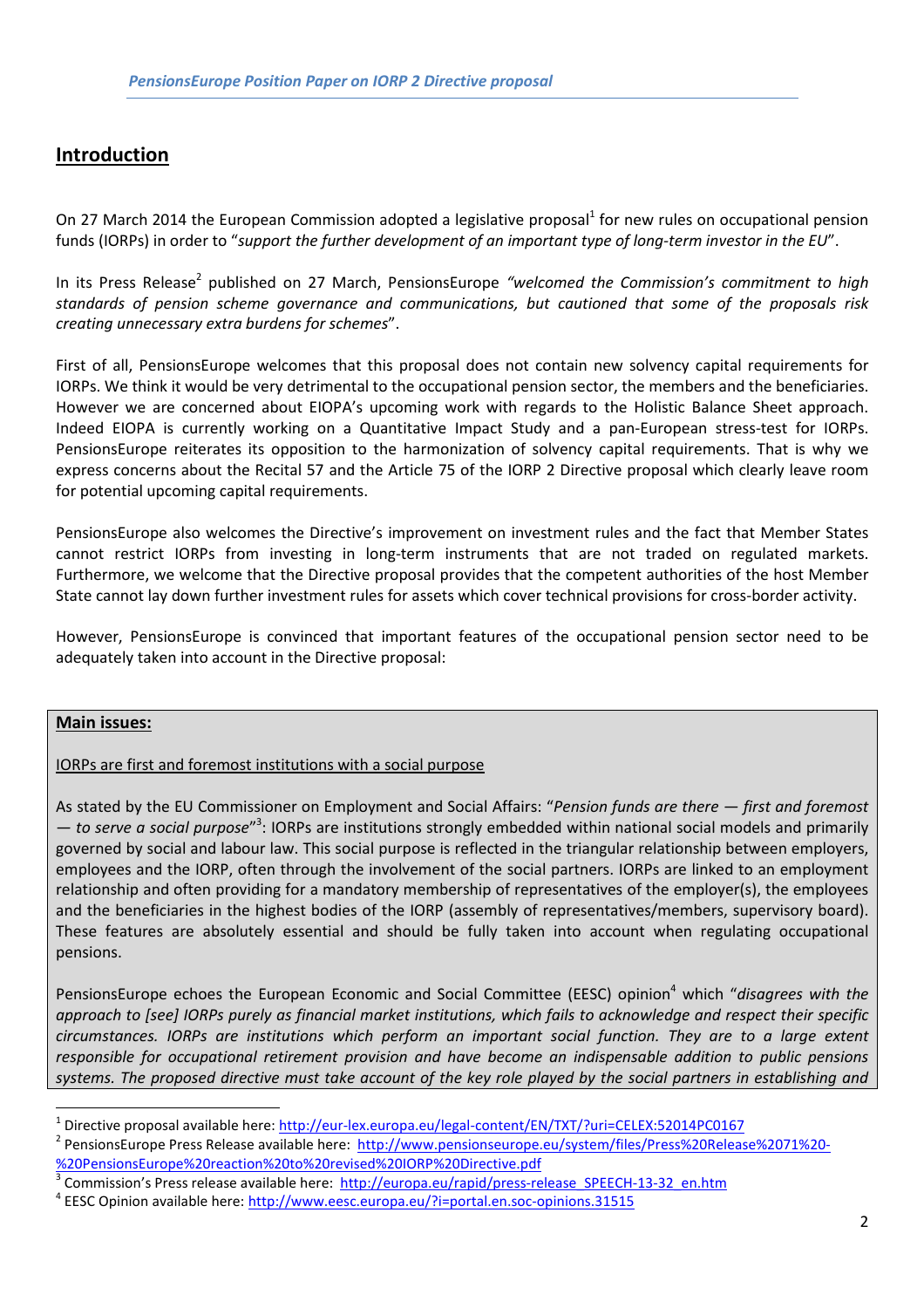managing programmes and the fact that the underlying principles of their operations have to reflect national social security and labour law".

The application of standardised consumer protection-type of legislation to IORPs focuses on the IORP-members relationship and misses both the specificities of the occupational pension sector and the national design of the pension systems which is driven by national social and labour regulation. We fear that such an approach would entail important costs for employers and thus discourage them to offer pension benefits to their employees. As stated by the European Commission in its White Paper<sup>5</sup>: An Agenda for Adequate, Safe and Sustainable Pensions, we stress the importance of tackling pension issues in a holistic way and optimizing synergies across policy areas.

PensionsEurope firmly believes that the governance provisions need to respect the role of social partners in negotiating pension arrangements and managing pension funds. We deem that a copy and paste approach from legislation of the financial and insurance sector is inappropriate and should thus be dismissed. As underlined by the Economic and Social Committee<sup>6</sup>: " [...] relations between an IORP and a scheme's members and beneficiaries cannot be treated in the same way as relations between a financial institution and its clients (consumers)."

The special character of occupational pensions needs also to be taken into account in future negotiations of the IORP II Directive. We propose an increasing responsibility of DG Employment and social affairs (EMPL) in the area of occupational pensions and similarly, of the EMPL Committee in the European Parliament. In addition to the ECOFIN Council, the Council of Ministers of Social Affairs should also be involved.

## The overall pension system must be considered

When looking at pensions, the overall pension system of a country has to be considered. Occupational pensions can never be looked at without taking into account the other pillars of a national pension system. The organisation, design and establishment of pension systems (therefore including occupational pension pillar) are a competence of the Member States.

Therefore the qualitative requirements need to leave enough room for the different national practices. Information requirements should be tailor-made and contain the necessary information that a member or a beneficiary needs to make well-informed decisions concerning his/her future retirement income.

#### IORP II should recognise all types of occupational pensions

In the Impact Assessment<sup>7</sup> accompanying the IORP II proposal, the European Commission notes that "market developments require a regulatory response since the number of Europeans relying on defined-contribution (DC) schemes, which shifts risks from IORPs and employers to individuals, has increased significantly". Although these types of pension provision exist in some Member States, this is not a general approach for occupational pensions in the entire EU. Moreover, in some Member States, occupational pensions also know a collective approach with either no or only some limited options for the individual. The IORP II Directive should adequately acknowledge the different systems including the collective approach of occupational pension provision, often of defined benefit type, and ensure they can also further develop.

Furthermore, we note that the IORP II Directive should take into account the current developments with regards to pension policy in the Member States. For example, new concepts such as Defined Ambition or hybrid systems/contracts which are currently developed should not be undermined by the new Directive.

 $\overline{a}$ 

<sup>5</sup> Commission White Paper available here: http://ec.europa.eu/social/main.jsp?catId=752

<sup>&</sup>lt;sup>6</sup> EESC opinion, *ibid*.

<sup>&</sup>lt;sup>7</sup> The IA is available here: http://eur-lex.europa.eu/legal-content/FR/TXT/?uri=CELEX:52014SC0103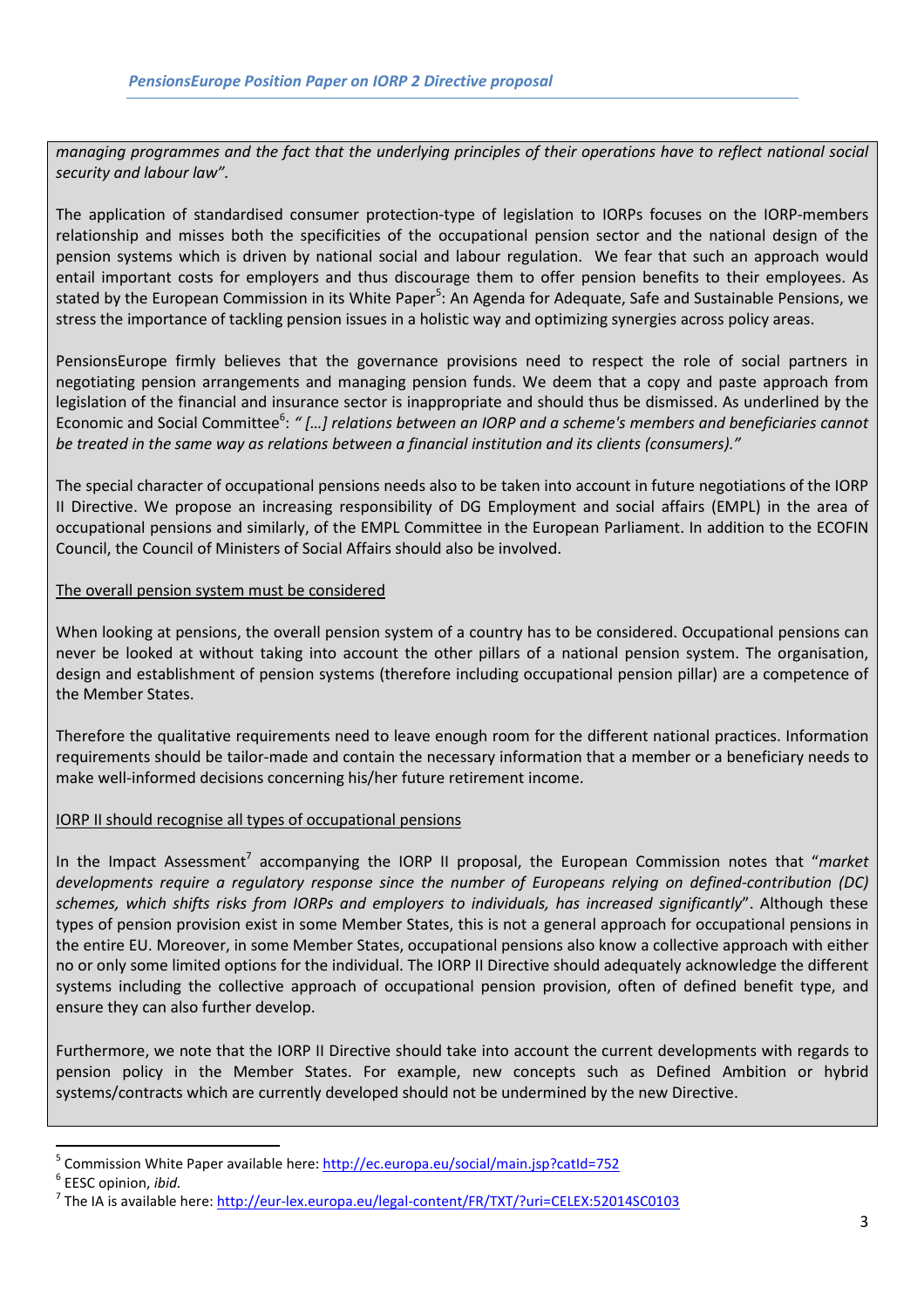#### Delegated acts

Considering the diversity of occupational pension systems across the EU and the central role played by national social and labour law, more flexibility should be given to the Member States in order to implement the IORP II Directive. PensionsEurope is opposed to the proposed use of delegated acts in this Directive and thinks the Directive should not leave important decisions (for example the methods to be used for identifying and evaluating risks) to be determined by delegated acts. Elements like risk evaluation and pension communication are strategically so important for the further development of occupational pensions that it is not correct to see them as technical elements only.

Therefore, PensionsEurope calls for a principle-based Level 1 Directive without any kind of further arrangements or clarification by delegated acts of the European Commission giving flexibility for Member States to implement it according to the specificities of their national pension systems. For these reasons, the three envisaged delegations of power to the European Commission in the Directive proposal should not be included within a reviewed IORP-Directive and should instead be replaced by rules providing for sufficient leeway to the Member States on the transposition of the upcoming Directive. Furthermore, the delegations for the adoption of regular delegated acts should not be replaced by a competence for EIOPA to appoint technical regulatory standards

#### Impact Assessment

We regret that the European Commission did not take more time to provide a sound impact assessment for a Directive that will have consequences for millions of members and beneficiaries, employers, IORPs and competent authorities. In the end, PensionsEurope reminds that the costs will be borne by employers, members and beneficiaries thus lowering the level of pension benefits.

The Impact Assessment which the Commission published alongside the IORP II proposal is not sufficiently reliable. From our perspective this is partly due to the Impact Assessment failing to satisfy the requirements set out in the Impact Assessment Guidelines<sup>8</sup> of the European Commission.

#### Prudential supervision

Prudential supervision of IORPs should acknowledge that IORPs have a social purpose. They are established in conformity with national social and labour law(s) and are  $-$  by definition  $-$  linked to an employment relationship, intended to provide a supplementary pension for employees. Therefore, the list defining the scope of prudential regulation stated in Article 60 should not lead to marginalising or undermining national social and labour law(s).

#### Recast Directive

PensionsEurope understands the proposal for an IORP II Directive is a recast Directive. Therefore, only the changes proposed by the European Commission should be discussed. However, because of changes both in the legal and economic environment since the entry into force of IORP I, we think the following elements from the IORP I Directive are important to modify:

- Recital 20, 29 and 13;
- Article 5 (and the related Recital 15);
- Article 6 (d);

 $\overline{a}$ 

Article 15 (and the related Recital 27)

<sup>&</sup>lt;sup>8</sup> The guidelines are available here: http://ec.europa.eu/smart-regulation/impact/commission\_guidelines/docs/iag\_2009\_en.pdf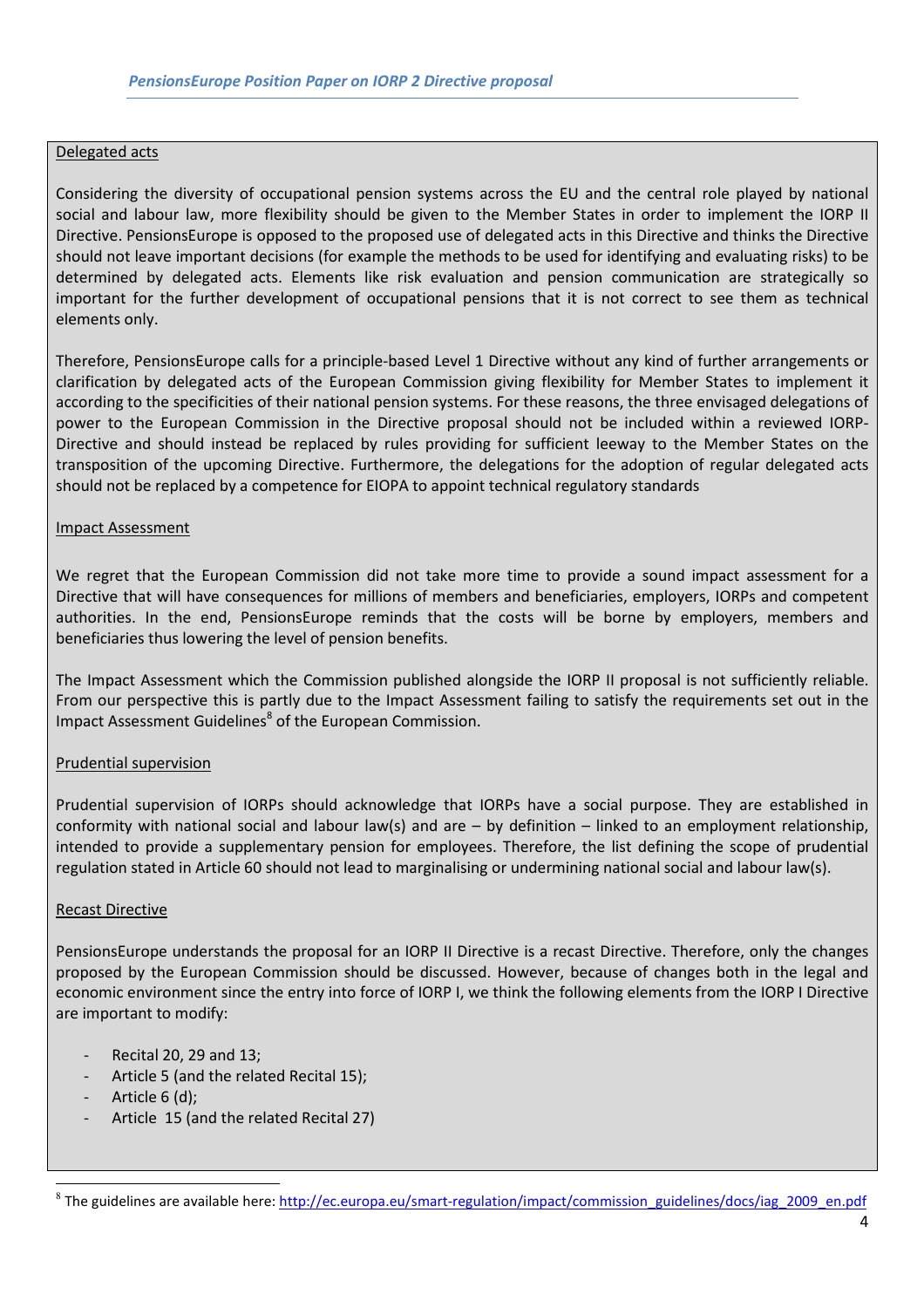Below, PensionsEurope provides for an in-depth analysis of the Directive:

# Recitals

## Recital 20:

"Institutions for occupational retirement provision are financial service providers which bear a heavy responsibility for the provision of occupational retirement benefits and therefore should meet certain minimum prudential standards with respect to their activities and conditions of operation."

## PensionsEurope Comment:

We think the Directive proposal neglects the specific characteristics of numerous IORPs, being mainly not-for-profit institutions with a very important role for social partners. The current proposal (as well as IORP I) categorises IORPs as "financial institutions" (Recital 20) where members are seen as consumers who need consumer protection.

Contrary to a financial product offered to the individual, occupational pensions are an initiative – often collective - of social partners or an obligation by law to participate in a pension fund under the supervision of the social partners, as part of an employer-employee relationship. In many cases they provide for mandatory memberships of the beneficiaries. IORPs act as social institutions which execute the social agreement between social partners. As such, an IORP is not a financial institution but a social non-profit institution which goes to the financial markets to seek the return in order to offer to the members, in the context of the social agreement, adequate benefits at a reasonable cost. In this context, non-for profit especially means that institutions offering occupational pensions have no business model of gaining profits from the contributions paid by the employers and employees.

Therefore we think the IORP II Directive proposal should better recognise the social role of IORPs.

## Amendment proposal:

"Institutions for occupational retirement provision are *pension institutions with a social purpose* which bear a heavy responsibility for the provision of occupational retirement benefits and therefore should meet certain minimum prudential standards with respect to their activities and conditions of operation. Their social function and the triangular relationship between the employee, the employer and the IORP must be adequately acknowledged and supported as guiding principle of the Directive."

#### Recital 29:

"In many cases, it could be the sponsoring undertaking and not the institution itself that either covers any biometric risk or guarantees certain benefits or investment performance. However, in some cases, it is the institution itself which provides such cover or guarantees and the sponsor's obligations are generally exhausted by paying the necessary contributions. In these circumstances, the products offered are similar to those of life-assurance companies and the institutions concerned should hold at least the same additional own funds as life-assurance companies."

#### PensionsEurope Comment:

Although recital 29 is not part of the proposed changes of the Directive, an adjustment is absolutely necessary due to the changed legal framework for IORPs and life insurance undertakings in the area of additional own funds. Recital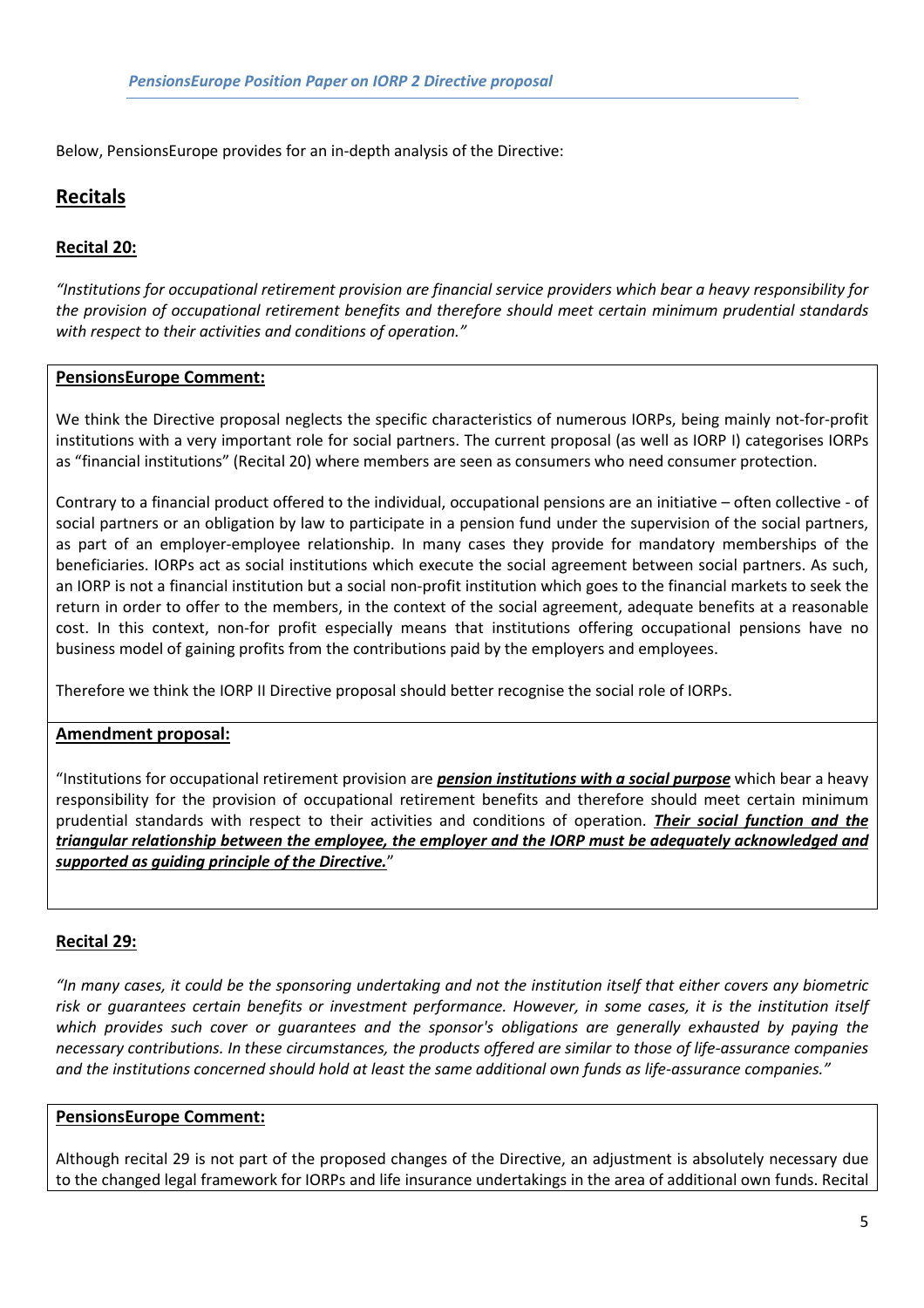29 relates to Article 17 of the original IORP I Directive. However, the Directive 2009/138/CE (Solvency II) changed Article 17 of the IORP Directive. The Recital therefore does not fit any longer and should be deleted.

In some specific cases, recital 29 is asking for the same additional own founds for IORPs and life insurance companies because of the supposed offering of similar products. For a long time, IORPs and life insurance companies were subject to the same European legal solvency framework (Solvency I) and therefore also had to hold the same level of additional own funds. By the implementation of the Solvency II Directive, the European Union primarily made a clear distinction between IORPs that are falling within the scope of the IORP Directive - including additional own funds according to the framework of Solvency I - and between life insurance undertakings that have to follow the rules of the Solvency II framework (including additional own funds according to Solvency II). There is thus a clear distinction between IORPs and life insurance undertakings in place at the European level that should also be respected within the draft of the IORP II Directive.

## Amendment proposal:

For the reasons mentioned above, we propose a complete deletion of recital 29 due to these changed legal conditions.

## Recital 57:

"In order to ensure the smooth functioning of the internal market for occupational retirement provision organised on a European scale, the Commission should, after consulting EIOPA, review and report on the application of this Directive and should submit that report to the European Parliament and to the Council four years after the entry into force of this Directive. That review should assess in particular the application of the rules regarding the calculation of the technical provisions, the funding of technical provisions, regulatory own funds, solvency margins, investment rules and any other aspect relating to the financial solvency situation of the insitution."

#### PensionsEurope Comment:

We have noted that Recital 57 explicitly refers to a review regarding "the calculation of the technical provisions, the funding of technical provisions, regulatory own funds, solvency margins, investment rules and any other aspect relating to the financial solvency situation of the institution." As stressed before, we do not see any benefit in harmonising solvency requirements across the EU and warn that this could harm very seriously occupational pension systems.

This also suggests that sponsoring employers and IORPs can expect further substantial changes with possibly major impacts after the evaluation of the Directive in four years' time. Employers are unlikely to commit significant resources to any project if it is likely that the legal environment will change. The uncertainty created by Article 75 and especially by the specifications contained in Recital 57 is likely to mean lower pensions and fewer beneficiaries – which is diametrically opposed to the goals stated by the European Commission in the White Paper: An Agenda for Adequate, Safe and Sustainable Pensions.

#### Amendment proposal:

We therefore suggest deleting Recital 57 or amend it as follows:

"In order to ensure the smooth functioning of the internal market for occupational retirement provision organised on a European scale, the Commission should, after consulting EIOPA, review and report on the application of this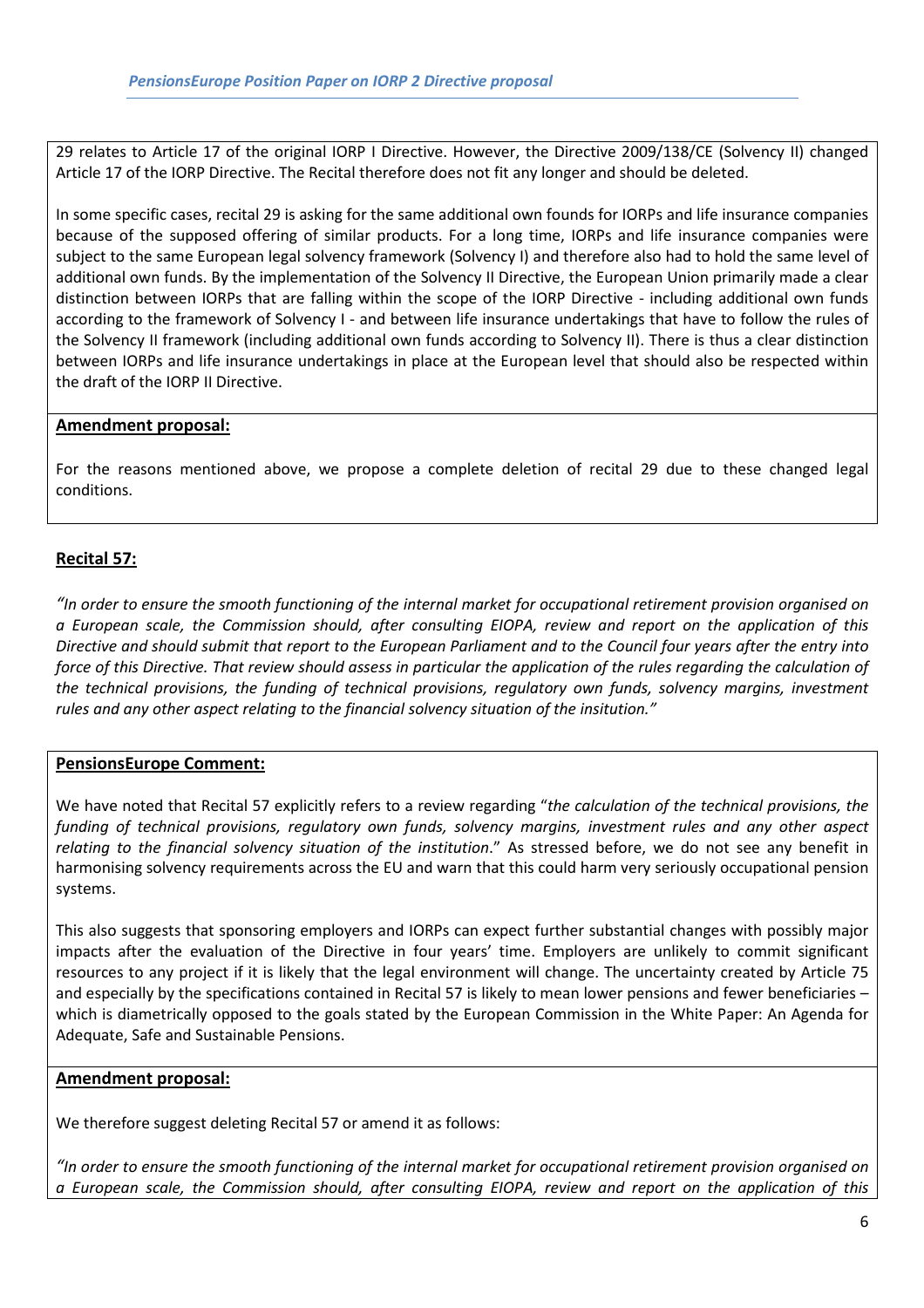Directive and should submit that report to the European Parliament and to the Council four years after the entry into force of this Directive. That review should assess in particular the application of the rules regarding the calculation of the technical provisions, the funding of technical provisions, regulatory own funds, solvency margins, investment rules and any other aspect relating to the financial solvency situation of the insitution."

# Title I – General provisions

## Article 5 (and Recital 15) – Small pension institutions and statutory schemes:

"With the exception of Articles 34 to 37 , Member States may choose not to apply this Directive, in whole or in part, to any institution located in their territories which operates pension schemes which together have less than 100 members in total. Subject to Article 2(2), such institutions shall nevertheless be given the right to apply this Directive on a voluntary basis. Article12 may be applied only if all the other provisions of this Directive apply.

## PensionsEurope Comment:

PensionsEurope wonders if it is correct to consider the number of members as the one and only criterion. Other criterions such as risks, assets under management or asset allocation could be taken into account.

## Article 6 – Definitions:

(d) "retirement benefits' means benefits paid by reference to reaching, or the expectation of reaching, retirement or, where they are supplementary to those benefits and provided on an ancillary basis, in the form of payments on death, disability, or cessation of employment or in the form of support payments or services in case of sickness, indigence or death. In order to facilitate financial security in retirement, these benefits usually take the form of payments for life. They may, however, also be payments made for a temporary period or as a lump sum"

#### PensionsEurope Comment:

l

We note that there are many differences in the design of the pay-out phase in the EU Member States: In April 2013, EIOPA published a database<sup>9</sup> of pension plans and products in EEA which shows that payment of benefits as an annuity is not the general rule, and that lump sums and programmed withdrawals are also possible in a lot of cases (72,3% and 47,4% respectively).

Precisely to take into consideration the differences as well as the heterogeneous degree of development of the annuities markets in Member States, and admitting that there is no "one-size fits-all" solution for this matter across Europe, we propose to put all the pay-out options at the same level, without giving priority to one over the others. It should be left to the discretion of the Member States whether or not to pay lifelong annuities or a lump sum. This approach would necessarily fit all the domestic solutions, either those where the lifetime annuity is mandatory or those where it is not and, to this extent, no problem of compatibility with current domestic legal framework should

<sup>&</sup>lt;sup>9</sup> The database is available here: <u>https://eiopa.europa.eu/publications/database-of-pension-plans-and-products-in-the-</u> eea/index.html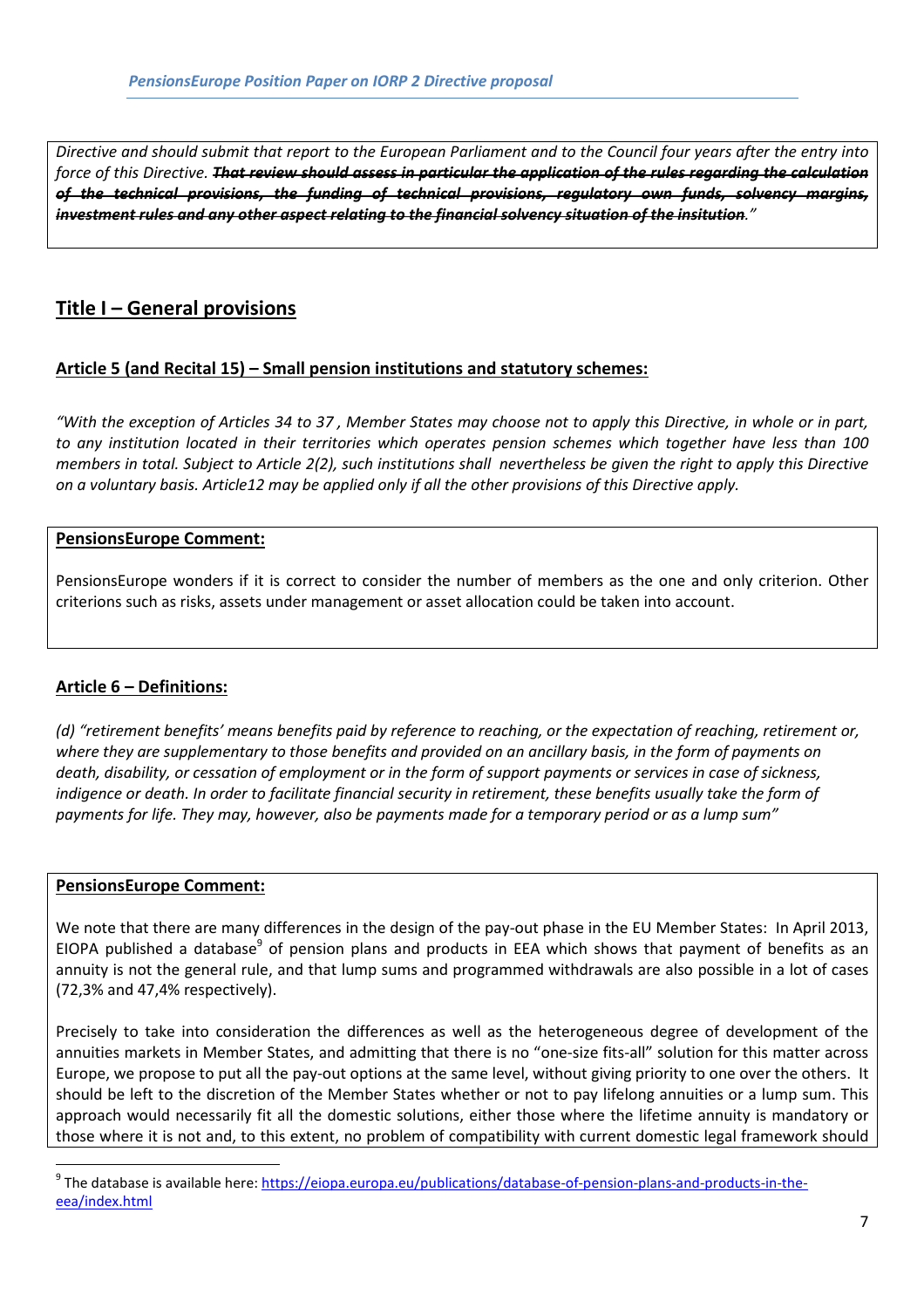rise.

Furthermore, as occupational pension is supplementary to statutory pensions, the payment modalities of the occupational pension are highly dependent on the payment modalities of the statutory pension

## Amendment proposal:

The following changes are proposed in the definition of retirement benefits:

"'retirement benefits' means benefits paid by reference to reaching, or the expectation of reaching, retirement or, where they are supplementary to those benefits and provided on an ancillary basis, in the form of payments on death, disability, or cessation of employment or in the form of support payments or services in case of sickness, indigence or death. In order to facilitate financial security in retirement, these benefits **usually** may take the form of payments for life., They may, however, also be payments made for a temporary period or as a lump sum."

The Recital 13 and 49 should be changed accordingly.

However, we consider the current definition as very complicated. A simpler definition could be as follows:

"Retirement benefits means benefits paid as income during retirement because of old age, death, sickness or disability or cessation of employment. These benefits may take the form of payments for life, payments made for a temporary period or a lump sum."

(i) "home Member State' means the Member State in which the institution has been authorised or registered and in which its main administration is located. The place of main administration refers to a place where the main strategic decisions of the institution's decision making body are made"

## PensionsEurope Comment:

We also note that uncertainty could arise from this definition as it is possible to see situations where the place of registration or authorisation and the place of main administration of the IORP are located in different Member States.

(j) "host Member State' means the Member State whose social and labour law relevant to the field of occupational pension schemes is applicable to the relationship between the sponsoring undertaking and members or beneficiaries"

## PensionsEurope Comment:

PensionsEurope notes that the 'sponsoring undertaking' is not necessarily the employer , that is why we suggest to use the word "employer" instead of "sponsoring undertaking" in the definition of the host Member State. As the definition of sponsoring undertaking has changed, the relevant social and labour regulation is determined by the (ex)-employer.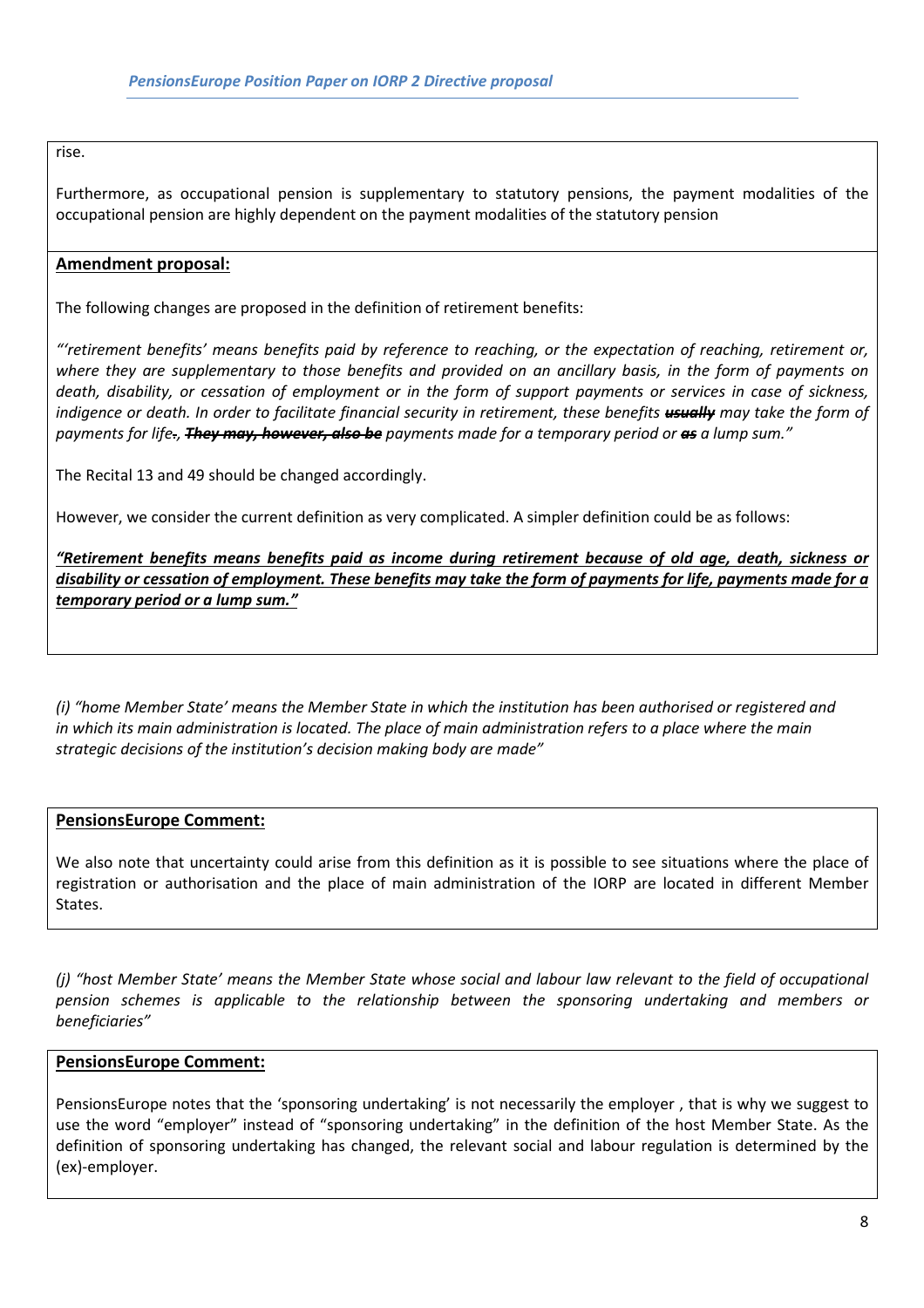#### Amendment proposal:

"host Member State' means the Member State whose social and labour law relevant to the field of occupational pension schemes is applicable to the relationship between the sponsoring undertaking employer and members or beneficiaries"

q) "key function", within a system of governance, means an internal capacity to undertake practical tasks; a system of governance includes the risk management function, the internal audit function, and where the institution takes risks due to investment guarantees or biometric risks, also the actuarial function.

#### PensionsEurope Comment:

We suggest to skip the word "internal". Indeed many IORPs and especially the smaller ones will outsource key functions to professional experts.

## Amendment proposal:

"key function", within a system of governance, means an internal capacity to undertake practical tasks; a system of governance includes the risk management function, the internal audit function, and where the institution takes risks due to investment guarantees or biometric risks, also the actuarial function.

## Article 12 – Cross-border activities and procedures:

(10) "Member States shall ensure that an institution carrying out cross-border activity shall not be subject to any requirements concerning information to members and beneficiaries imposed by the competent authorities of the host Member State in respect of the members which that cross-border activity concerns."

#### PensionsEurope Comment:

PensionsEurope highlights that information documents such as pension benefit statement, individal benefit information at the moment of an event (leaving, death, retirement), collective information like transparancy report (information on asset allocation, risks and costs) are currently ruled by national social and labour legislation in some Member States. As information on occupational pensions is linked to social security benefits and national tax rules, it will more respond to the individual's needs if it can be provided by the host Member State.

From a more general point of view, although one of the main objectives of this IORP II proposal is the enhancement of cross border activities, we still notice some important barriers: the fully funding requirement for cross-border IORPs, the differences in social and labour laws as well as the different tax treatment of occupational pensions. Therefore, even if the Directive is a step in the right direction, it is unlikely that it will drastically encourage crossborder activity.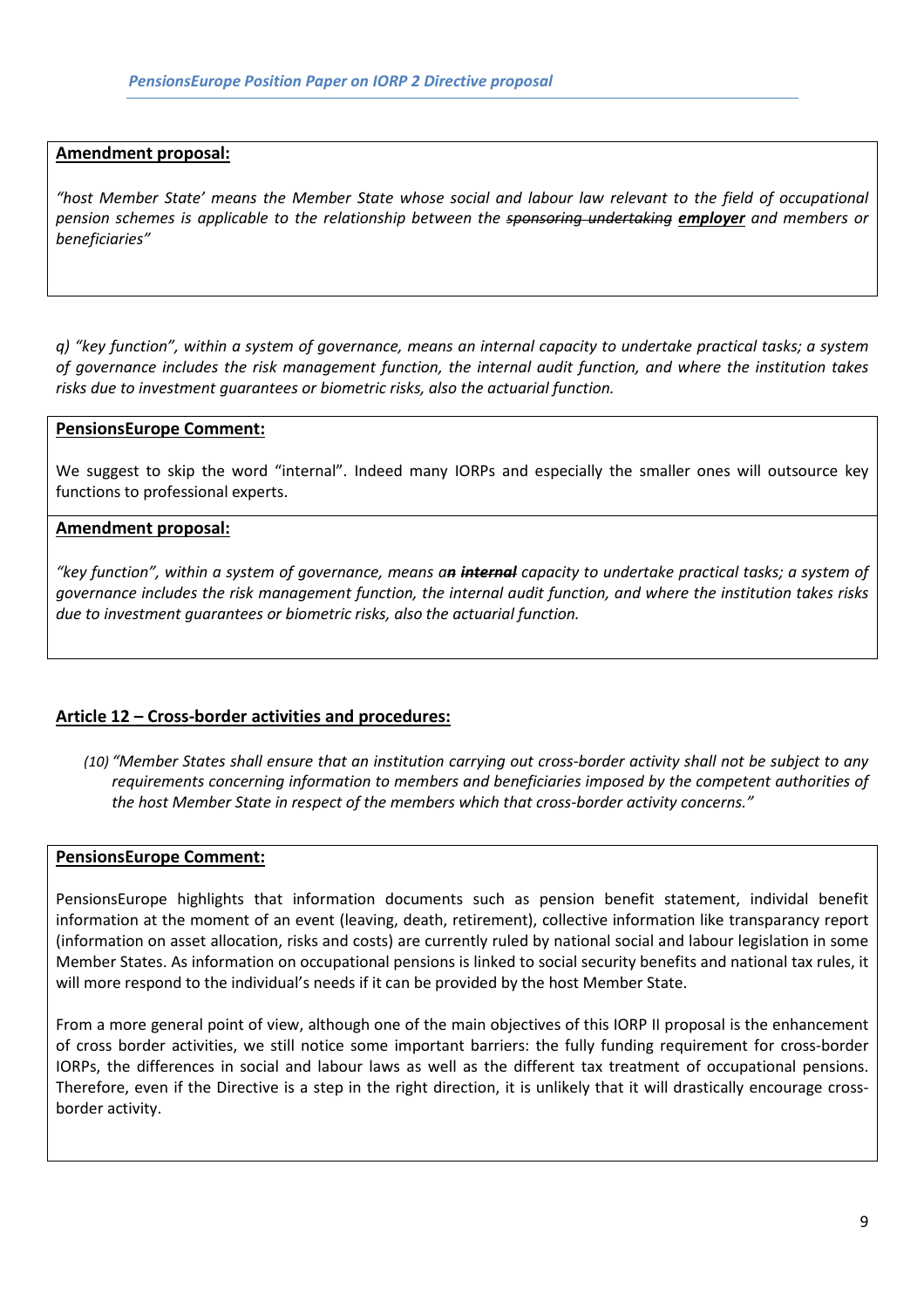## Article 13 (and Recital 24) – Cross-border transfer of pension schemes:

- (1) "Member States shall allow institutions authorised or registered in their territories to transfer all or a part of their pension schemes to receiving institutions authorised or registered in other Member States."
- (2) " The transfer of all or part of a pension scheme between transferring and receiving institutions authorised or registered in different Member States shall be subject to prior authorisation by the competent authority of the home Member State of the receiving institution. The application for authorisation of the transfer shall be submitted by the receiving institution."

#### PensionsEurope Comment:

PensionsEurope emphasises that an efficient system of transfers of pension schemes (as defined in Article 6(b)) is a key condition for the efficiency of collective occupational pensions. A fragmentation of pension promises should therefore be avoided where possible.

We understand that Article 13 does neither refer to individual portability of pension rights or pension assets, nor to an outsourcing activity (for example of the administration). Rather, the Article 13 refers to collective transfer, where the pension promise made under social and labour law is not touched. The Detailed Explanation at p. 6 of the Directive proposal supports this interpretation: "The institution will operate the pension scheme in accordance with the social and labour law of the host Member State, thereby not changing the level of protection of the members and beneficiaries concerned by the transfer."

#### Amendment proposal:

To make this clearer in the Article text, we propose the following addition in the Article 13(2):

"The transfer of all or part of a pension scheme between transferring and receiving institutions authorised or registered in different Member States shall be subject to prior authorisation by the competent authority of the home Member State of the receiving institution. The application for authorisation of the transfer, which can only be granted if the continuation of the pension promise and the social and labour law relevant to the pension promise is ensured by the receiving IORP, shall be submitted by the receiving institution."

(3) "Unless national social and labour law on the organisation of pension systems provides otherwise, the transfer and its conditions shall be made subject to prior approval by the members and beneficiaries concerned or, where applicable, their representatives. In any event, information on the conditions of the transfer shall be made available to the members and beneficiaries concerned or, where applicable, their representatives at least four months before the application referred to in paragraph 2 is submitted."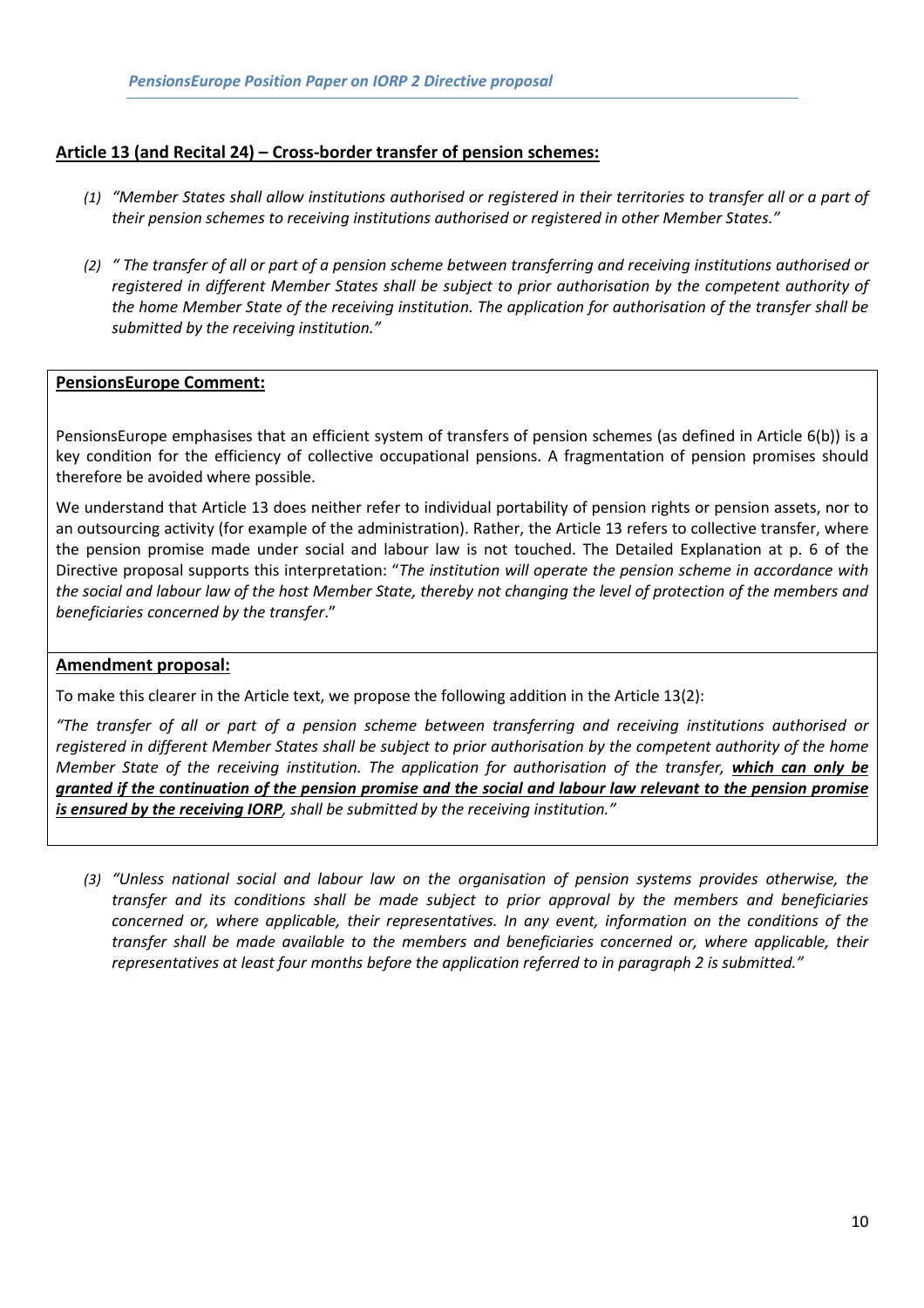## PensionsEurope Comment:

Requirement of approval – who and how?

- 1. In pension schemes which are not pure DC, from our perspective it is absolutely necessary that the sponsoring undertaking approves the transfer of the pension scheme. However, the current proposal only provides for approval by the competent authority and the members and beneficiaries, or, where applicable, their representatives.
- 2. Requiring the individual response of every member and beneficiary is likely to lead to a situation where the transfer will not be made because some members and beneficiaries will most probably not respond. However, maintaining the status quo might in some cases lead to suboptimal member outcomes.

The objective to maintain the level of protection of the members and beneficiaries in question should be the task of the representatives in the most important bodies of the IORP or in the work force representation. The representatives are likely to have more expertise and can dedicate more time to the decision than the individual members or beneficiaries. Contrary to the requirement of individual approval, the involvement of representatives is likely to lead to more efficiency and better solutions for all involved stakeholders.

- 3. It should also be clarified that the rights and liabilities of the transferring IORP end with the transfer.
- 4. Further open questions:
	- o What if one member refuses? (no transfer at all? Or no transfer for the benefit entitlements of the member?)
	- o Active members often have representatives but beneficiaries do not, does this mean that for them you always need an individual agreement?
	- $\circ$  What is exactly an agreement? Can an absence of reaction be considered as an approval?

## Amendment proposal:

In order to address the point 1, we suggest to amend Article 13(3) as follows:

 "Unless national social and labour law on the organisation of pension systems provides otherwise, the transfer and its conditions shall be made subject to prior approval by the members and beneficiaries concerned or, where applicable, their representatives. When the sponsoring undertaking is partly or fully liable to ensure that the pension promise is met, the application for authorisation of the transfer requires the prior written consent of the sponsoring undertaking. In any event, information on the conditions of the transfer shall be made available to the members and beneficiaries concerned or, where applicable, their representatives at least four months before the application referred to in paragraph 2 is submitted."

In order to address the point 2 we suggest to amend Article 13(3) as follows:

"Unless national social and labour law on the organisation of pension systems provides otherwise, the transfer and its conditions shall be made subject to prior approval by the members and beneficiaries concerned or, where applicable, their representatives in the highest committee of the IORP, or, if such a committee does not exist, by the employee representation. In any event, information on the conditions of the transfer shall be made available to the members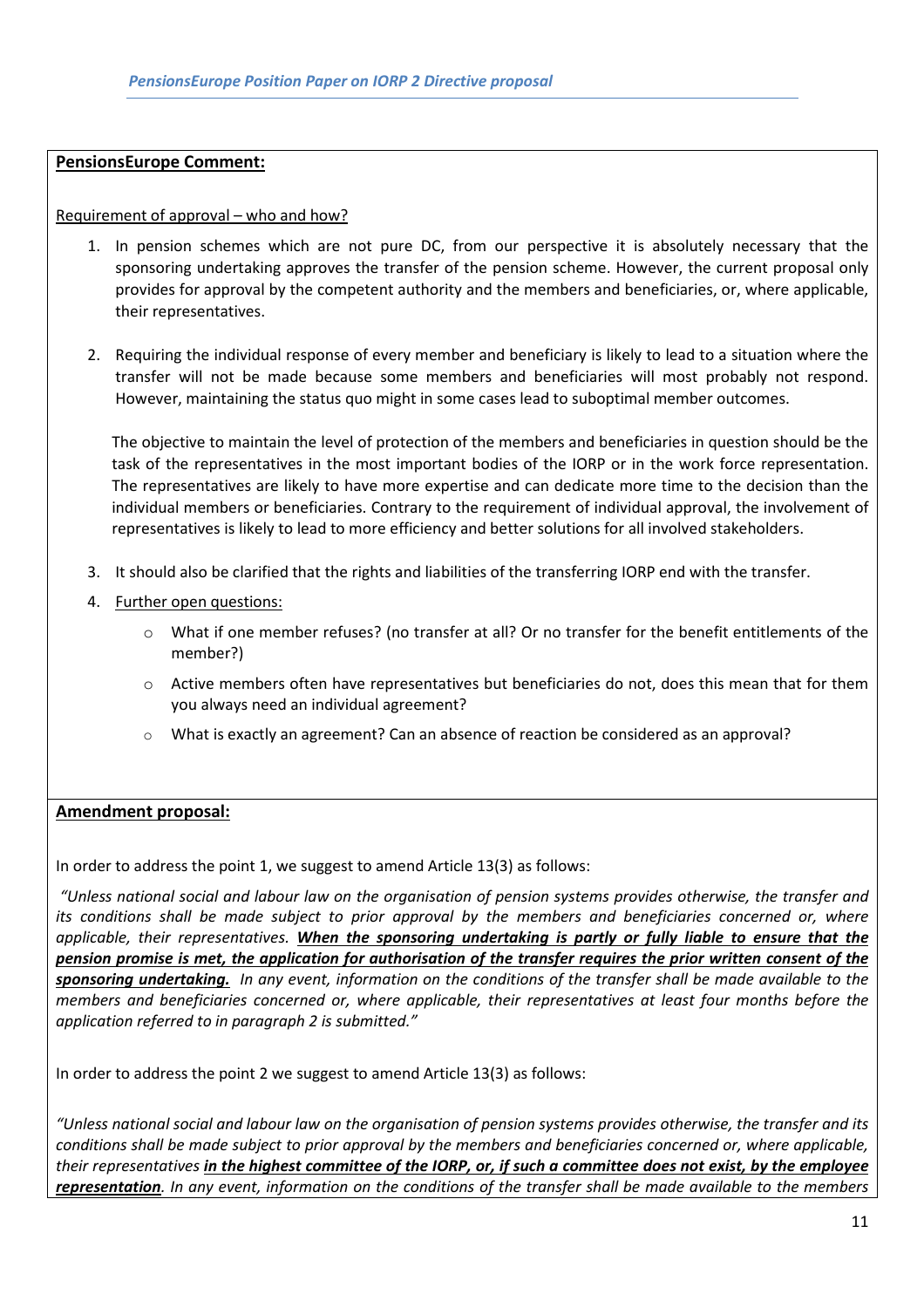and beneficiaries concerned or, where applicable, their representatives at least four months before the application referred to in paragraph 2 is submitted."

## Article 15 – Funding of technical provisions – cross-border schemes

#### PensionsEurope Comment:

The current requirement for cross-border schemes to be fully funded at all times is to be left unchanged. PensionsEurope regrets that the European Commission chose not to go ahead with this reform, which would have removed a major barrier to the development of cross-border pension schemes.

We invite policy-makers to make this change through an amendment to the proposed new Directive.

## Title II – Quantitative requirements

## Article 20 – Investment rules (also Recital 33):

#### PensionsEurope Comment:

We support the qualitatively-orientated prudent person principle in this Article.

We welcome that Article 20 (6)(c) has been broadened to include long-term financing (infrastructure) and that new provisions also stress that Member States cannot restrict institutions from investing in long-term instruments that are not traded on regulated markets. However, we do not think it will contribute to a large increase in long term investment.

We also welcome that Article 20 (8) provides that the competent authorities of the host Member State cannot lay down further investment rules for assets which cover technical provisions for cross-border activity in addition to those set out in paragraphs 1 to 6 of Article 20.

However, current drafting points to a general categorisation of all kind of shares as illiquid assets, which does not seem to be the goal. We propose to delete the reference to the word "shares".

#### Amendment proposal of Recital 33:

"As very long-term investors with low liquidity risks, institutions for occupational retirement provision are in a position to invest in non-liquid assets such as **shares as well as in** instruments that have a long-term economic profile and are not traded on regulated markets, multilateral trading facilities or organised trading facilities within prudent limits. They can also benefit from the advantages of international diversification. Investments in shares, in currencies other than those of the liabilities and in instruments that have a long-term economic profile and are not traded on regulated markets, multilateral trading facilities or organised trading facilities should therefore not be restricted except on prudential grounds."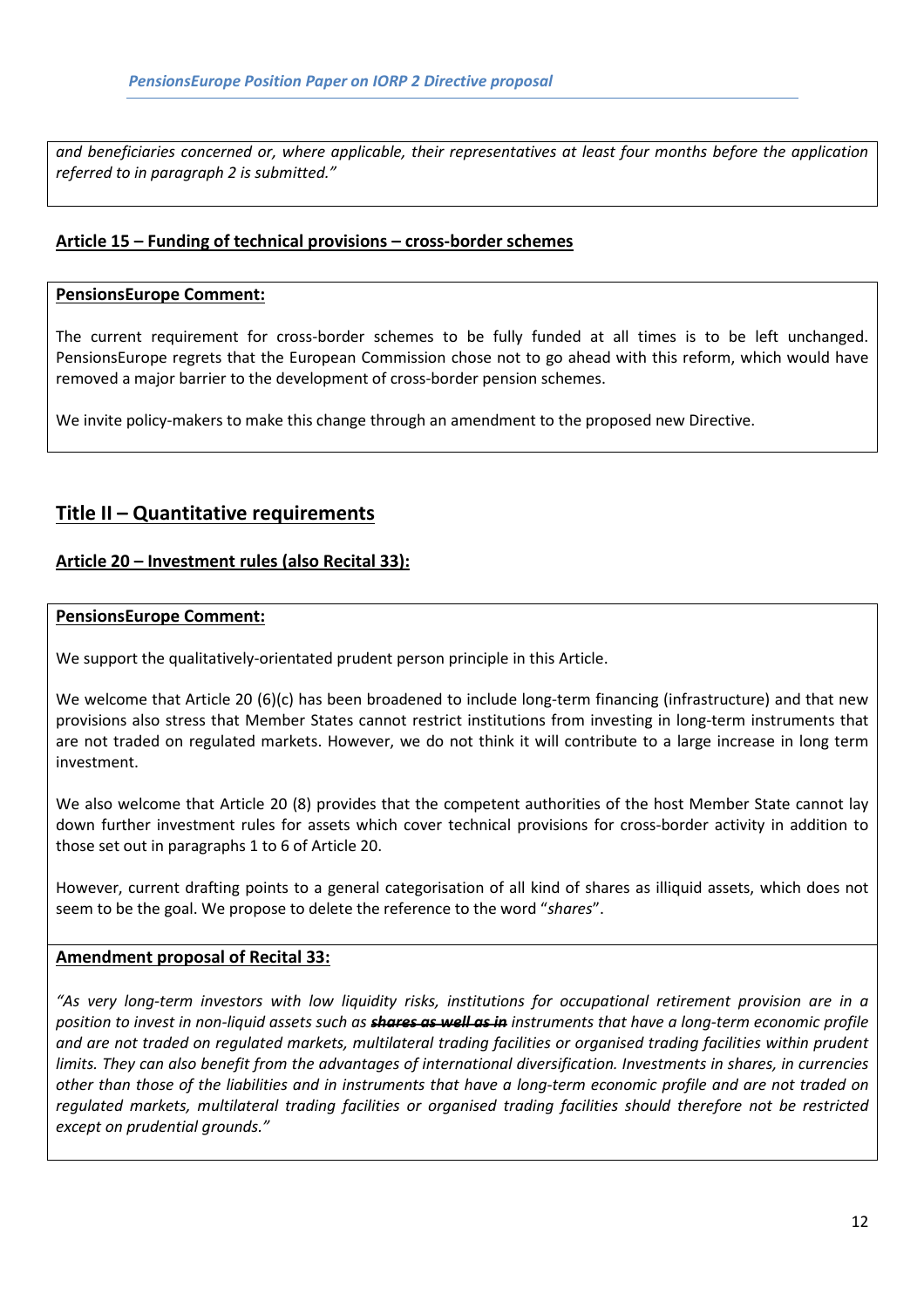## Title III – Conditions governing activities

## General comments:

IORPs are strongly embedded within social models and are primarily governed by social and labour law. This social purpose is reflected in the triangular relationship between employers, employees and the IORP and often through the involvement of the social partners. This relationship is fundamental and is not represented adequately in the IORP II Directive proposal. Indeed, the proposal is focusing on the role of the IORP and often omits the employeeemployer relationship and the role of the social partners. In numerous Member States, occupational pensions are mainly based on a voluntary commitment by the employer. Therefore, any kind of overcharging or inadequate regulation could negatively influence employers and prevent them from providing good occupational pensions to their employees and thus being counterproductive to the political agenda to strengthen and increase the number of Europeans covered by occupational pensions.

## Chapter I – System of governance

## Article 22 – General governance requirements:

#### PensionsEurope Comment:

Although PensionsEurope agrees with the general principles laid down in this Article, it is too prescriptive for a minimum harmonization Directive. We suggest taking a principle-based approach and leave more flexibility to the Member States.

PensionsEurope calls for an appropriate application of the proportionality principle when preparing legislation on the governance of IORPs. Crucially, the application of the proportionality principle should be comprehensive. Therefore it should be made clear that the proportionality principle especially provided for in Article 22(2) should not only apply to Article 22 (1), but to the whole Chapter "System of governance" (Article 21-37).

## Amendment proposal:

(2) "The system of governance **referred to in paragraph 1** shall be proportionate to the nature, scale and complexity of the activities of the institution"

## Article 23 (and Recital 39) – Requirements for fit and proper management:

- (1) "Member States shall require institutions to ensure that all persons who effectively run the institution or have other key functions fulfil the following requirements when carrying out their tasks:
- (a) their professional qualifications, knowledge and experience are adequate to enable them to ensure a sound and prudent management of the institution and to properly carry out their key functions (requirement to be fit); and
- (b) they are of good repute and integrity (requirement to be proper)."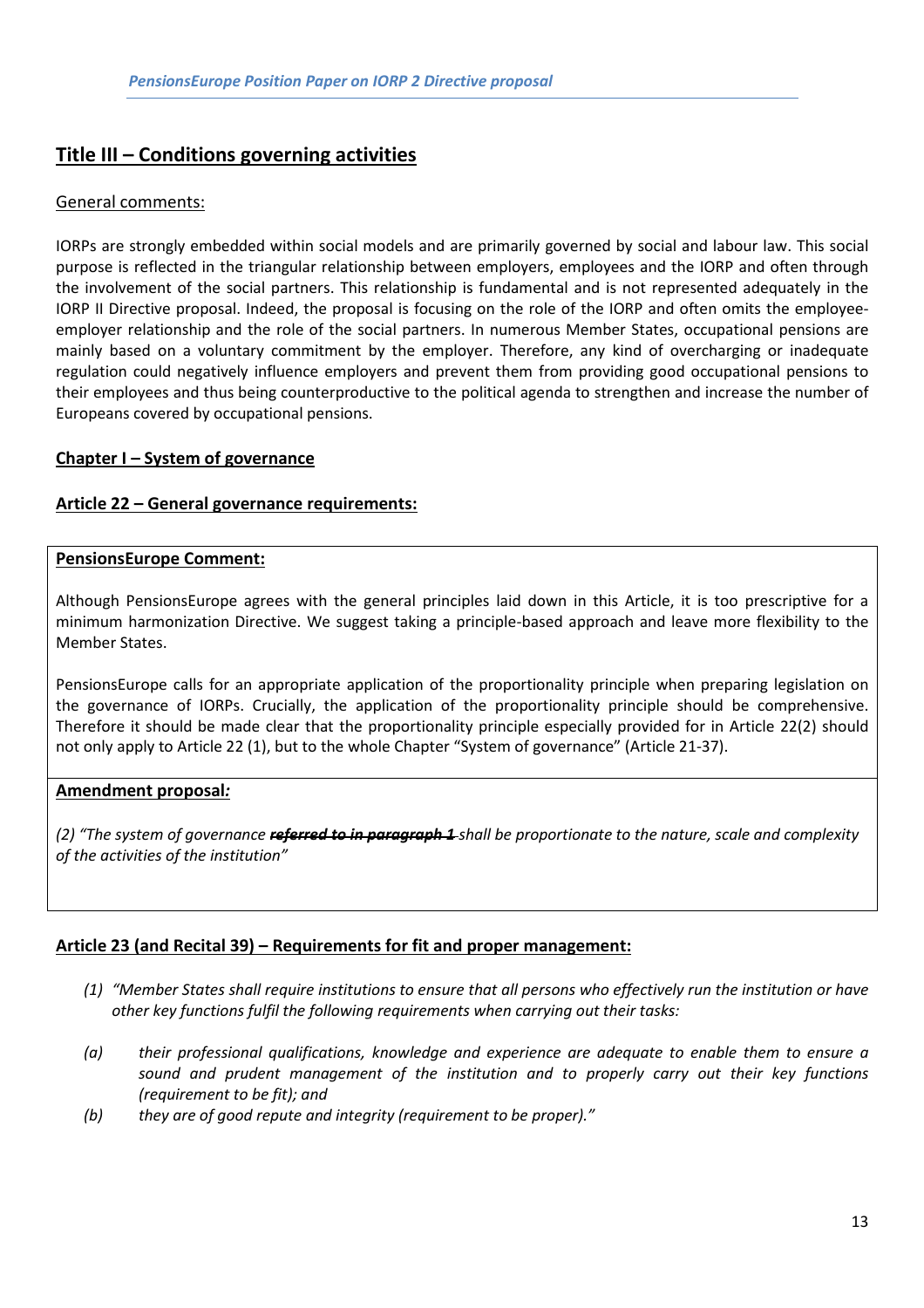## PensionsEurope Comment:

PensionsEurope agrees that in order to run an IORP effectively, certain minimum professional standards have to be met. However, the requirements for fit management should not prevent social partners to be member of the administrative, management or supervisory body of an IORP. As stated by the OECD<sup>10</sup>, "the governing body should collectively have the necessary skills and knowledge to oversee all the functions performed by a pension fund, and to monitor those delegates and advisors to who such functions have been delegated".

Thus, the fit requirements should apply to the administrative, management or supervisory body of the IORP as a whole and not require all individuals to fulfil all the criteria. The fit requirements for individuals would not fit with existing systems of governance such as the UK's system of lay trustees and could also lead to conflicts in Member States where IORPs have to respect the principle of co-determination (also involvement of the employee representatives).

## Amendment proposal:

- (1) "Member States shall require institutions to ensure that all persons who effectively run the institution or have other key functions fulfil the following requirements when carrying out their tasks:
- (a) their professional qualifications, knowledge and experience are **collectively** adequate to enable them to ensure a sound and prudent management of the institution and to properly carry out their key functions (requirement to be fit); and
- (b) they are of good repute and integrity (requirement to be proper)."

The Recital 39 should be modified accordingly.

## Article 24 (and Recital 37) – Remuneration policy:

#### PensionsEurope Comment:

 $\overline{a}$ 

We agree with the European Commission that it is important to avoid a conflict of interest / principal-agent problem, but the Commission should also recognise that in some Member States, the structure of IORPs is designed in a way to resolve this conflict or even avoid it in the first place. The objectives and content of the proposed text of Article 24 do not fit IORPs which are often not-for-profit and relying on staff from a respective employer (or several employers) to carry out their duties without being separately remunerated by the IORP.

Conflicts of interest and the danger of running excessive risk is mitigated by the structure of IORPs: On the one hand, the social partners are often involved in running IORPs, which helps to avoid conflicts of interest and which should be considered at least in Recital 36. On the other hand in some countries the sponsoring employers have to ensure that the pension promise is met (and are legally liable, if this would not be the case), aligning the interests of the IORP and the sponsoring employer. In this case, there is no conflict of interest which needs to be addressed. That is why we believe the remuneration policy should be left to the competence of the Member States and not be further defined by the implementation of delegated acts by the European Commission.

IORPs have developed in the different Member States alongside the first pillar, and are shaped to a large extent by

<sup>&</sup>lt;sup>10</sup> OECD guidelines for pension fund governance. Available here: http://www.oecd.org/pensions/private-pensions/34799965.pdf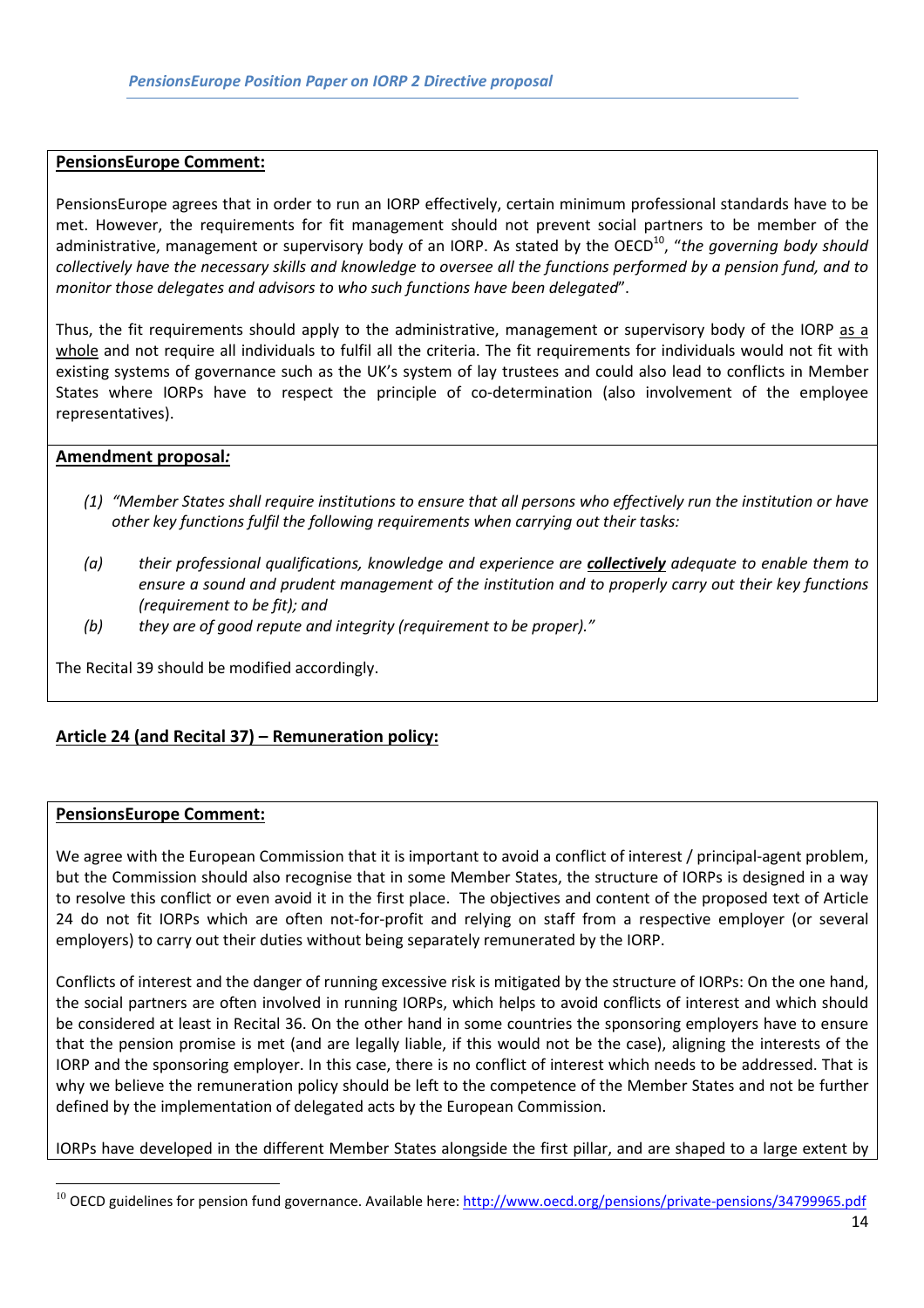national social and labour law. The social partners have played different roles in developing the different national systems. That is why the EU should recognise this diversity and set a framework within which good retirement provision can prosper, but leave to the Member States to develop the details of regulation. The Directive should therefore only set the broad framework. It is not necessary that a high level of detail is addressed at the European level. This will ensure that national characteristics are taken into account and thus renders Article 24 (3) unnecessary.

Comment on Article 24 (3) (a), fourth point: IORPs will have problems to comply with the requirement that the remuneration policy shall apply to the institution and to the parties performing the institution's outsourced activities or functions. It will in many cases be impossible for them to ensure that service providers publish their remuneration policy. In addition, this is not even necessary because Article 33 provides in paragraph (3) that governance and operational risk are not jeopardised through outsourcing.

## Amendment proposal:

3 (a): "The remuneration policy shall apply to the institution and to the parties performing the institution' s key functions or any other activities<del>, including outsourced and subsequently re-outsourced key function or any other</del> activity having an impact on the institution' s risk profile"

## Article 25 (and Recital 38, 40) – Functions – General provisions:

(3) "Without prejudice to the role of social partners in the overall management of institutions, the person or organisational unit carrying out the key function shall be different from the one carrying out a similar key function in the sponsoring undertaking. On the basis of a reasoned request from the institution, the competent authority may grant an exemption from this restriction taking into account the size, nature, scope and complexity of the activities of the institution."

## PensionsEurope Comment:

 $\overline{a}$ 

We understand the requirement to separate the key functions in the IORP and in the sponsoring undertaking as a mean to avoid a possible conflict of interest. However, the way IORPs are structured means that there is no conflict of interest between those two parties (see also paragraph on remuneration policy). Indeed since the employer has to step in to make sure that the pension promise is met, the employer will be committed to a well-run IORP. A conflict of interest does not exist if the employer is liable and therefore has an interest in a good exercise of the function

In addition, allowing the key functions in the IORP to be performed by the same people who have this function in the sponsoring employer is highly efficient and therefore very much benefits the members, especially when a person performing such a key function for one IORP is performing the same function for other IORP´s belonging to the same employer. It is in effect a way of using economies of scale, which is something the Impact Assessment<sup>11</sup> recognises and promotes.

Therefore this paragraph 25 (3) should be deleted to assign the competent authorities in the Member States the power to define the appropriate conflict of interests regulation, depending on the structure of IORPs in the specific

 $11$  See p. 22 of part 1 of the Impact Assessment: "positive externalities arising from scale economies".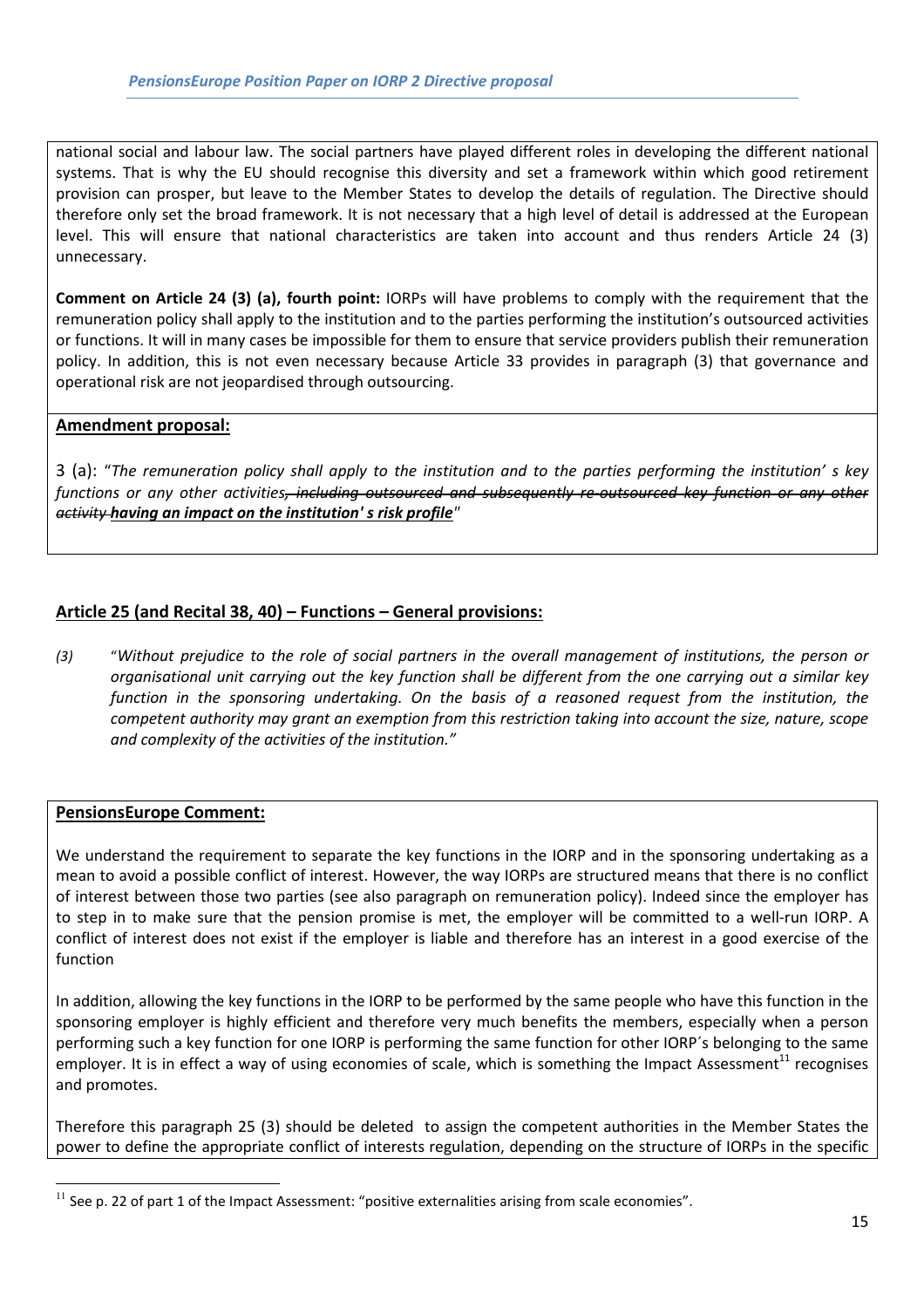Member States (for example, in Italy, conflict of interests for pension funds are regulated according to MiFID principles). The Recital 40 should be changed accordingly.

## Article 28 – Actuarial function:

1. "Member States shall require that institutions where members and beneficiaries do not bear all the risks provide for an effective actuarial function to: […]"

#### Amendment proposal:

"Member States shall require that institutions where members and beneficiaries do not bear all the risks *and/or* where the institution itself provides cover against biometric risks provide for an effective actuarial function to: [...]

## Article 29 (and Recital 41) – Risk Evaluation for Pensions:

- 2. The risk evaluation for pensions referred to in paragraph 1 shall cover:
- (a) the effectiveness of the risk-management system;
- (b) the overall funding needs of the institution;
- (c) the ability to comply with the requirements regarding technical provisions laid down in Article 14;
- (d) a qualitative assessment of the margin for adverse deviation as part of the calculation of the technical provisions in accordance with national law;
- (e) a description of pension benefits or capital accumulation;
- (f) a qualitative assessment of the sponsor support accessible to the institution;
- (g) a qualitative assessment of the operational risks for all schemes of the institution,
- (h) a qualitative assessment of new or emerging risks relating to climate change, use of resources and the environment.

#### PensionsEurope Comment:

PensionsEurope highlights that the Risk Evaluation for Pensions to be made should be more detailed at Level 1 and should not turn into any form of quantitative requirement. It should additionally be made clear, that the assessment of the funding needs of the institution (point (b)) and the qualitative assessment of the margin for adverse deviation (point (d)) do not and will not in the end mean an introduction of the Holistic Balance Sheet (HBS) methodology for determining risk based solvency capital requirements, since this would cause immense damage to the whole landscape of IORPs. Currently this is addressed in Article 30 ("The delegated act shall not impose additional funding requirements beyond those foreseen in this Directive"), but considering the current work conducted by EIOPA this is hard to believe in the long run.

Provisions in this Article remain unclear and need clarification:

- Point (b) should refer to the funding rules of the Member States.
- Point (f) would be problematic for multi-employer schemes if the assessment would have to be carried out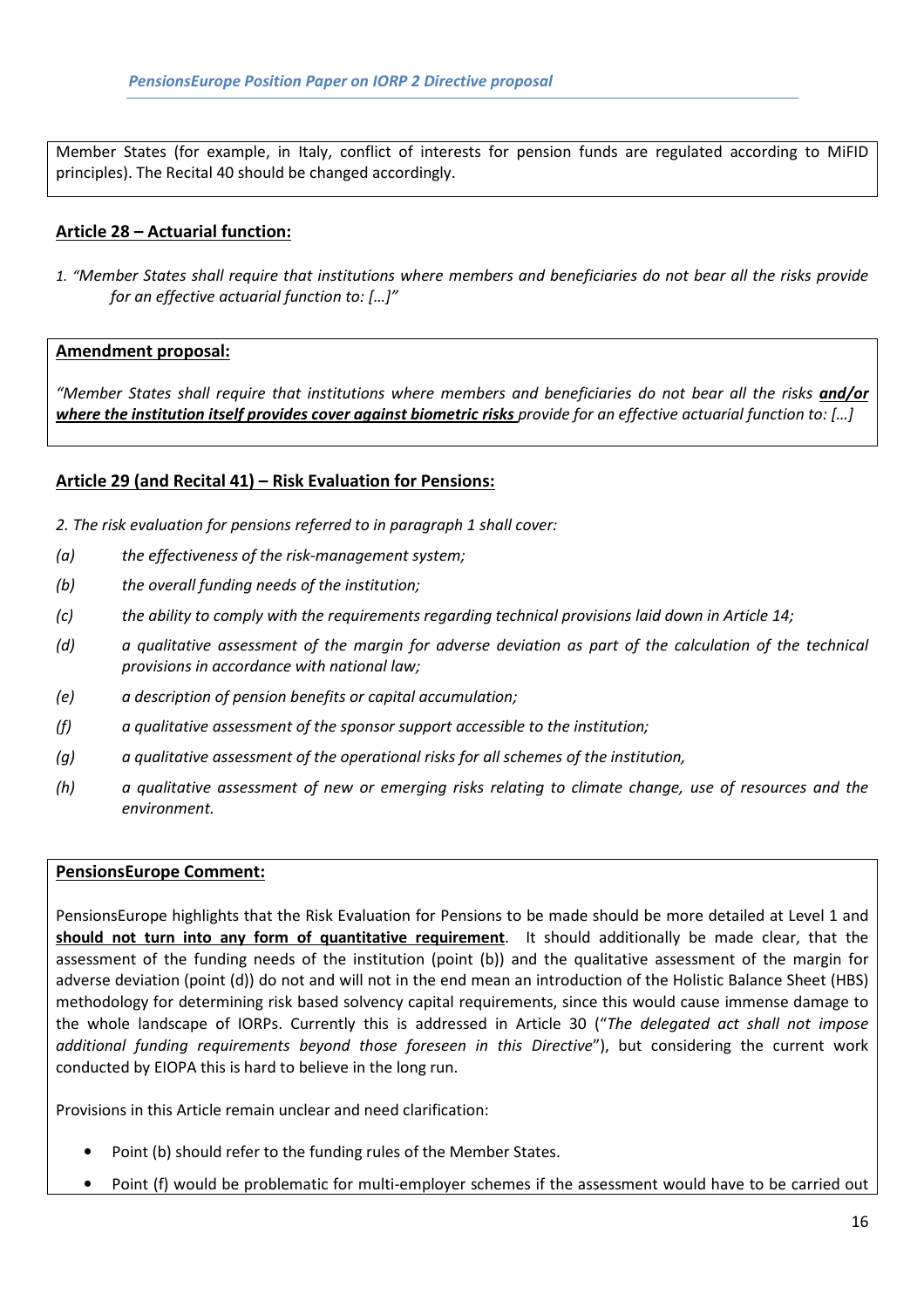for every single employer. To make clear that the assessment relates to all employers as one collective, we suggest adding the word "aggregate". A similar issue arises with point (g).

- To avoid misinterpretations of point (f), rather than referring to "sponsor support accessible to the institution", it should read "sponsor support and pension protection schemes". This would then include the legal requirement of the employer to ensure that the pension promise is met. In addition to the employer, any pension protection scheme needs to be taken into account when evaluating the protection of members and beneficiaries.
- Point (h) "a qualitative assessment of new or emerging risks relating to climate change, use of resources and the environment" will be difficult for IORPs to comply with. These are new risks for IORPs and, as with any new risks, it will be difficult to assess them. More importantly, a detailed analysis of risks relating to climate change, use of resources and the environment should only be done by IORPs facing these risks.

In some Member States (e.g. Belgium), IORPs have a "best effort obligation". In such situations, the ultimate responsibility to respect the benefit entitlement is not with the IORP but with the sponsoring undertaking. The IORP can only evaluate the risks of its activities linked to the pension scheme. In this context it is not adequate to require the IORP evaluating the sustainability of the pension scheme.

## Amendment proposal:

(b) "the overall funding needs of the institution, based on funding rules in the member states;"

(f) "a qualitative assessment of the sponsor support and pension protection schemes accessible on an aggregate basis to the institutions"

(g) "a qualitative assessment **on an aggregate basis** of the operational risks for all schemes of the institution"

(h) "a qualitative assessment of new or emerging risks relating to climate change, use of resources and the environment for those IORPs who face these risks."

## Article 30 (also Recital 59) – Delegated acts for the risk evaluation for pensions:

## PensionsEurope Comment:

PensionsEurope is opposed to the proposed use of delegated acts in this Directive and thinks the Directive should not leave important decisions (for example the methods to be used for identifying and evaluating risk) to be determined by delegated acts. Delegated acts only allow for limited influence the European Parliament, the Council and thus the Member States. It is also unlikely that the affected IORPs will be given appropriate time and space to properly comment and improve the proposed delegated acts. Elements like risk evaluation and pension communication are strategically so important for the further development of occupational pensions that it is wrong to treat them as technical elements only.

We deem not justified to make these important decisions by the process of delegated acts. The Directive should rather leave more flexibility to the Member States when implementing the Directive. In particular for specifications around the risk evaluation it is important to bear in mind the national background – importantly the differences in national social and labour law which lead to different occupational pension systems – and tailor any specifications to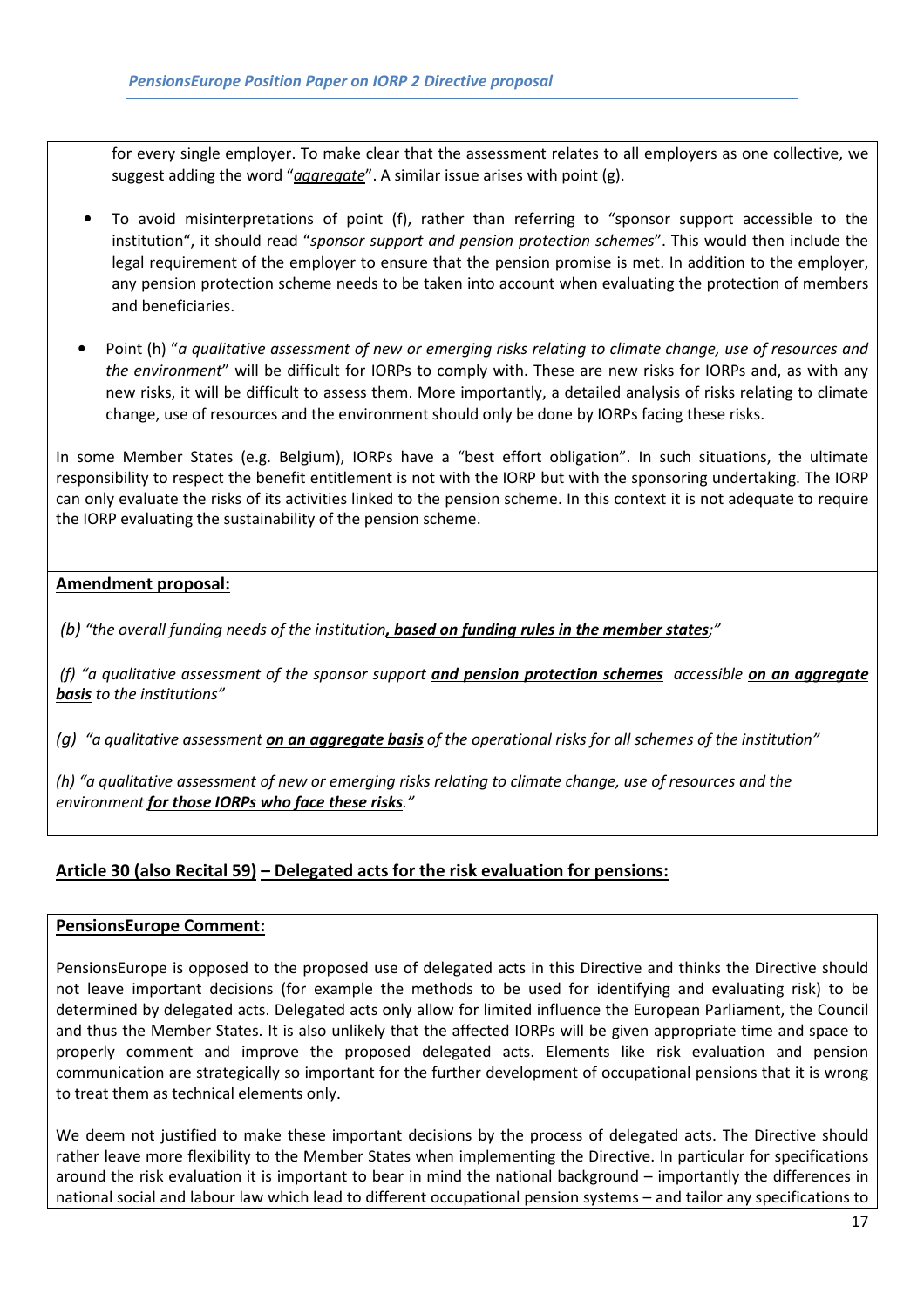fit the national framework. This includes questions around:

- the legal establishment of the pension promise,
- the complexity of the promise itself and its relations to other pension promises made by the same sponsor,
- the type of financing,
- the risks covered,
- the risk-sharing between employees, the IORP and employer,
- the number of sponsoring employers and their relation with each other,
- the financing and liability constellations,
- the existence and level of protection offered by pension protection schemes for IORPs or their sponsors.

Because of all these issues, a uniform approach for all Member States is not the right approach for regulating IORPs.

We therefore argue that delegated acts are not necessary and more flexibility for the Member States is necessary. The broad framework should be set on Level 1 and then leave it to the Member States to develop the details fitting their national systems.

## Amendment proposal:

We suggest deleting the Article.

## Chapter II – Outsourcing and investment management

## Article 33 (also Recital 44 and 54) – Outsourcing:

## PensionsEurope Comment:

We agree that competent authorities should be informed about the outsourcing of critical or important activities but it is not clear what is meant by "any other activities" and "important developments". These terms are too vague and may lead to extensive information requirements. It is disproportionate and inefficient to notify competent authorities of any outsourcing. Therefore, this provision should be confined to outsourcing of key functions.

More principally we think that relating this notification obligation to material developments (in the scope of the outsourcing relation) would be preferable (instead of relating this obligation to the outsourced functions and activities).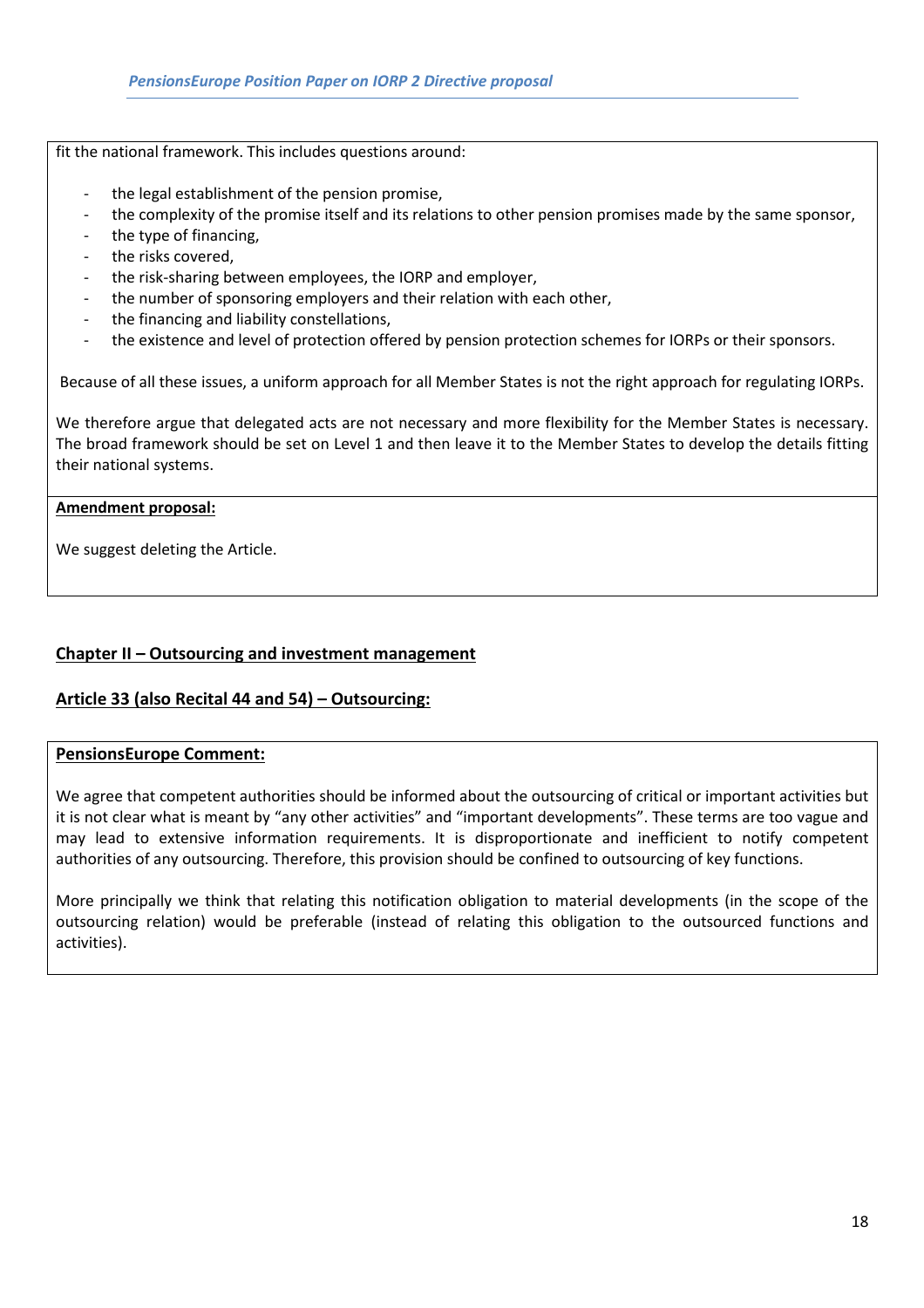## Amendment proposal:

In Paragraph 1, only the outsourcing of "management of those institutions" is admitted. In our view, outsourcing of "key functions or any other activities" should be possible (as already included in paragraph 2):

1. "Member States may permit or require institutions located in its territory to entrust management, key functions or any other activities of those institutions, in whole or in part, to other entities operating on behalf of those institutions".

In Paragraph 6, we suggest removing the reference to "other activities":

"6. Member States shall ensure that institutions notify, in a timely manner, competent authorities in advance of any outsourcing of key functions *or any other activities* as well as of any subsequent important developments with respect to the key functions or any other activities."

## Chapter III – Depositary

## Article 35 (also Recital 45) – Appointment of a depositary:

"1. For each occupational pension scheme in which members and beneficiaries fully bear the investment risk, the home Member State shall require the institution to appoint a single depositary for safe-keeping of assets and oversight duties in accordance with Article 36 and 37.

2. For occupational pension schemes in which the members and beneficiaries do not fully bear the investment risk, the home Member State may require the institution to appoint a depositary for safe-keeping of assets or for safekeeping of assets and oversight duties in accordance with Articles 36 and 37."

#### PensionsEurope Comment:

PensionsEurope stresses that Member States should have the competence to decide to make the appointment of a depositary compulsory.

In several Member States, IORPs outsource in practice several activities and functions - such as asset management to an external institution. When this institution would be exercising these activities by means of an asset pooling structure, this institution will (on the basis of the AIFMD-directive) also be obliged to appoint a depositary (for each fund involved in the pooling structure). Introducing an obligation to appoint a depositary also for the IORP would turn out to be an obligation which is both "double" (in addition to the already existing depositary-obligation for the external institution) and meaningless (because on the level of the IORP there will be nothing left in which a depositary could play a role). Taking this into account, an exemption from the requirement to appoint a depositary should be granted to pension funds which have already outsourced their activities to external institutions which have received a AIFMD-license.

PensionsEurope also points out that cost is an important consideration, especially at a time when Member States such as the UK and bodies such as EIOPA are inquiring in the charges paid by members of pension schemes.

Finally, it should also be taken into account, that in some Member States – e.g. in Germany – certain assets may be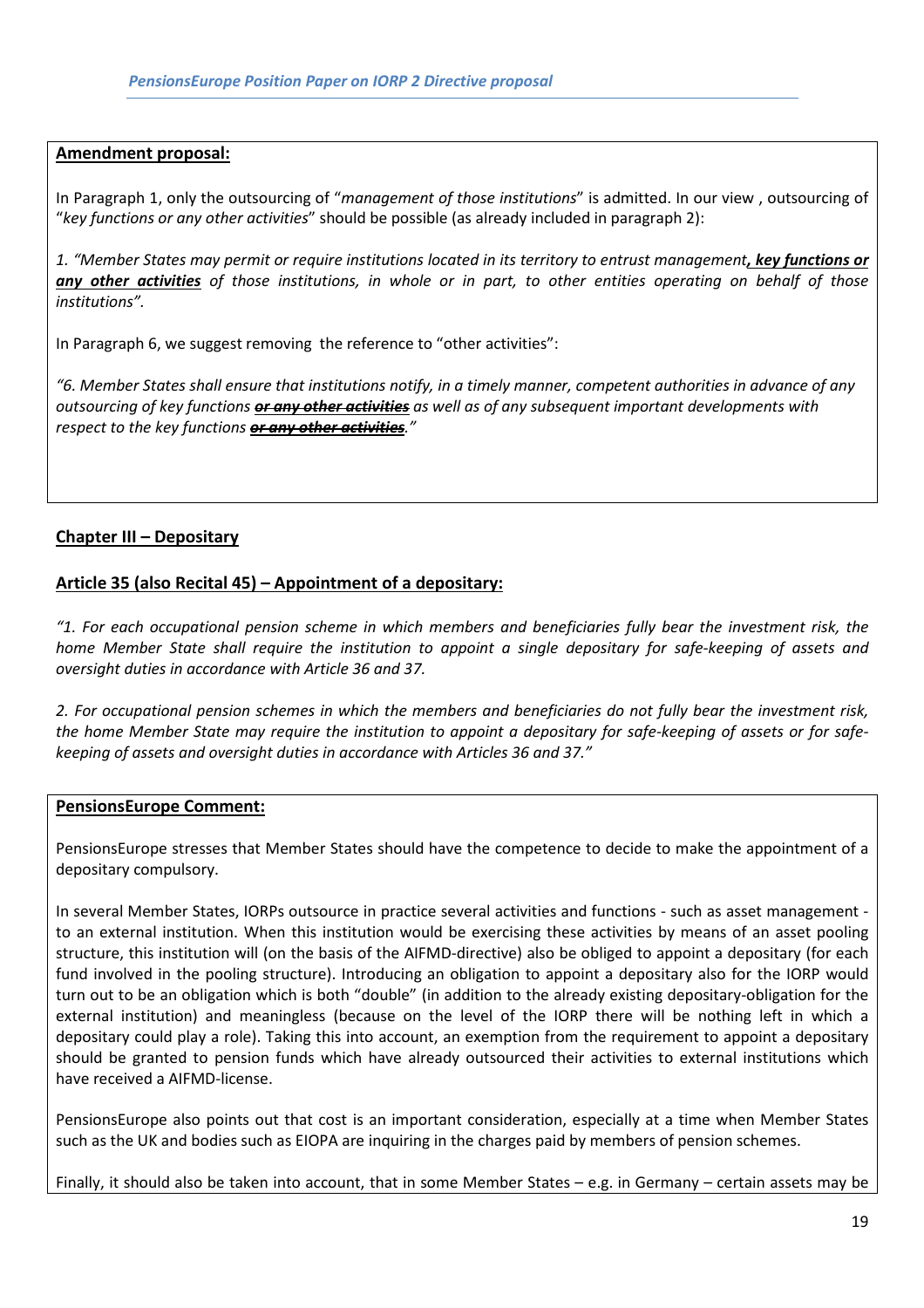kept in a safe inside the resident building of the IORP (this is e.g. common practice for registered bonds, so called "Namenspapiere" in Germany, or German mortgage loans). Of course the Member States may prescribe, that these safes have to obey to certain security criteria and that people administering the IORP do not have sole and uncontrolled access hereto. But it should at least be possible to continue with this practice of keeping certain kinds of assets, this would otherwise cause unnecessary additional costs for IORPs.

## Amendment proposal:

(1) "For each occupational pension scheme in which members and beneficiaries fully bear the investment risk, the home Member State shall may require the institution to appoint a single depositary for safe-keeping of assets and oversight duties in accordance with Article 36 and 37."

The Recital 45 should be amended accordingly.

(7) "A depositary shall not carry out activities with regard to the institution which may create conflicts of interest between the institution, the scheme's members and beneficiaries and itself, unless the depositary has functionally and hierarchically separated the performance of its depositary tasks from its other potentially conflicting tasks, and the potential conflicts of interest are properly identified, managed, monitored and disclosed to the scheme's members and beneficiaries and to the administrative, mangagement or supervisory body."

## Article 36 – Safe keeping of assets and depositary liability:

- 5. Where no depositary is appointed for the safe-keeping of assets, institutions shall, at least be required to:
- (a) ensure that financial instruments are subject to due care and protection;
- (b) keep records that enable the institution to identify all asets at all times and without delay;
- (c) take the necessary measures to avoid conflicts of interest or incompatibility;
- (d) inform the competent authority, upon request, about the manner in which assets are kept.

#### PensionsEurope Comment:

In addition to our remarks regarding Article 35, paragraph 1 we recommend that, when the exemption as proposed in these remarks would indeed be granted, the same position should be taken in the context of the provisions (i.e. Article 36, paragraph 5) which have been proposed with regard to situations in which no depositary has been appointed. This would be logical because these provisions would also have no added value in situations in which no depositary has been appointed (and in which the pension fund concerned has to fulfil similar functions itself).

## Title IV –Information to be given to prospective members, members and beneficiaries:

#### PensionsEurope is in favour of good communication:

PensionsEurope's members are currently providing good quality information to their members and beneficiaries at Member States level. We acknowledge this information may be improved but we do not think that a fully standardised document at EU level is the correct means to address the challenges that the occupational pension sector in Europe may face. The current proposal is particularly inappropriate, because the information requirements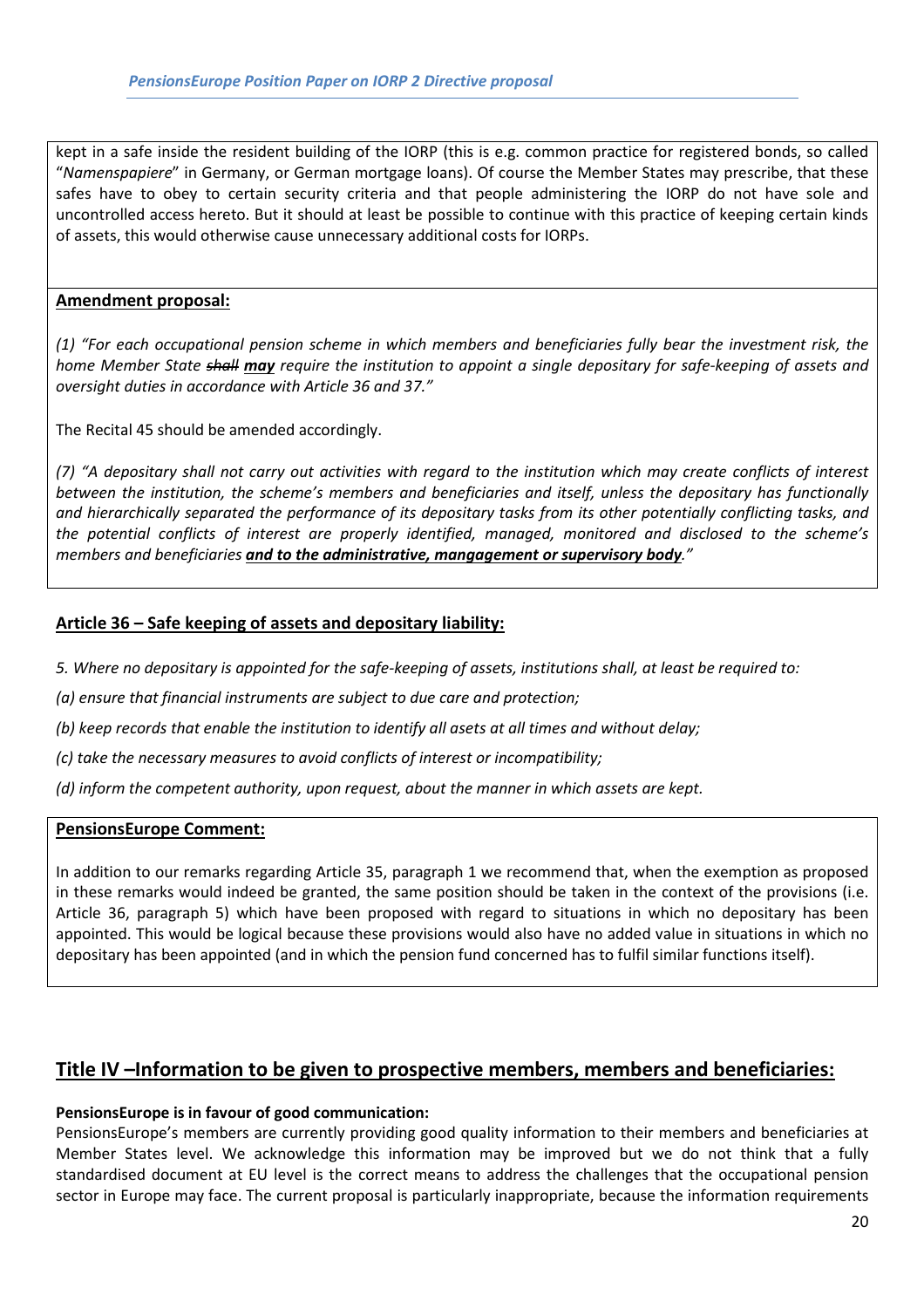are copied from investment products, and therefore do not consider the particular features of second pillar pension provision.

Besides, we also note that numerous initiatives on information disclosure have taken place at Member States level and that some of them are moving towards more simplified, understandable and layered information. We think the EU should take advantage of this rather than harmonising the information requirements through the proposed Pension Benefit Statement (PBS).

Furthermore, according to PensionsEurope, the PBS would not be in line with EIOPA's opinion<sup>12</sup> on disclosure of information which advices to use different layers of information as well as references to other sources of information. As stated in the EIOPA report, "just providing sufficient legally and technically relevant information has proven not to be effective, and can even be counter-productive". Moreover, we question the feasibility of producing the PBS on two pages when it takes six pages of the Directive to set out what should go in it.

#### Transparency and information are important but should add value for members:

We agree that transparency and adequate information for members are an important part of good occupational pension provision. However, when designing new information requirements, we think the value added for members and the related costs should be the guiding principles.

The value added for members depends to a large extent on whether the benefit statement contains the information which is relevant for members. However, what the key relevant information is will vary across the EU. The main reason for this is the national social, labour and tax law. In Germany for example survivor's pensions and invalidity benefits are often part of an occupational pension. Following the benefit statement as described in the Directive proposal, this should not be mentioned at all.

## The role of the employer:

l

Occupational pensions are often based on a voluntary commitment by the employer - although we obviously acknowledge that there are also Member States in which participation in an occupational system is required by law. Therefore, any kind of overcharging or inadequate regulation could negatively influence employers and prevent them from providing occupational pensions to their employees and thus being counterproductive to the political agenda to increase the number of European citizens covered by occupational pensions.

#### The focus on DC in the proposed IORP II Directive is wrong in particular for collective schemes:

We acknowledge that Defined Contribution (DC) schemes are growing in the EU. However, this is not the case in all the Member States. The one-size-fits-all approach proposed by the Commission leads to the application of individual consumer-type Key Information Documents to all members regardless of the type of pension promise. The proposed PBS covers all types of schemes (DB, DC and hybrid), while they clearly bring different benefits, choices and risks to the members. The PBS is also supposed to cover both individual and collective schemes – even though they are very different in their respective structures.

#### Conclusion - more flexibility for the Member States is needed:

To avoid both unnecessary information disclosure and the related costs, we propose that the Member States get more flexibility to tailor the information requirements to fit their national systems. The Directive should focus on best practice approaches or principles rather than on details. Then each Member State should be able to decide on national requirements based on the type of the pension promise both in regards to the DB-DC spectrum, as well as whether they are organised on an individual or collective basis. This approach would keep the essence of the PBS and would enable necessary flexibility for Member States.

<sup>&</sup>lt;sup>12</sup> Good practices on information provision for DC schemes (EIOPA, 2013): https://eiopa.europa.eu/fileadmin/tx\_dam/files/publications/reports/Report\_Good\_Practices\_Info\_for\_DC\_schemes.pdf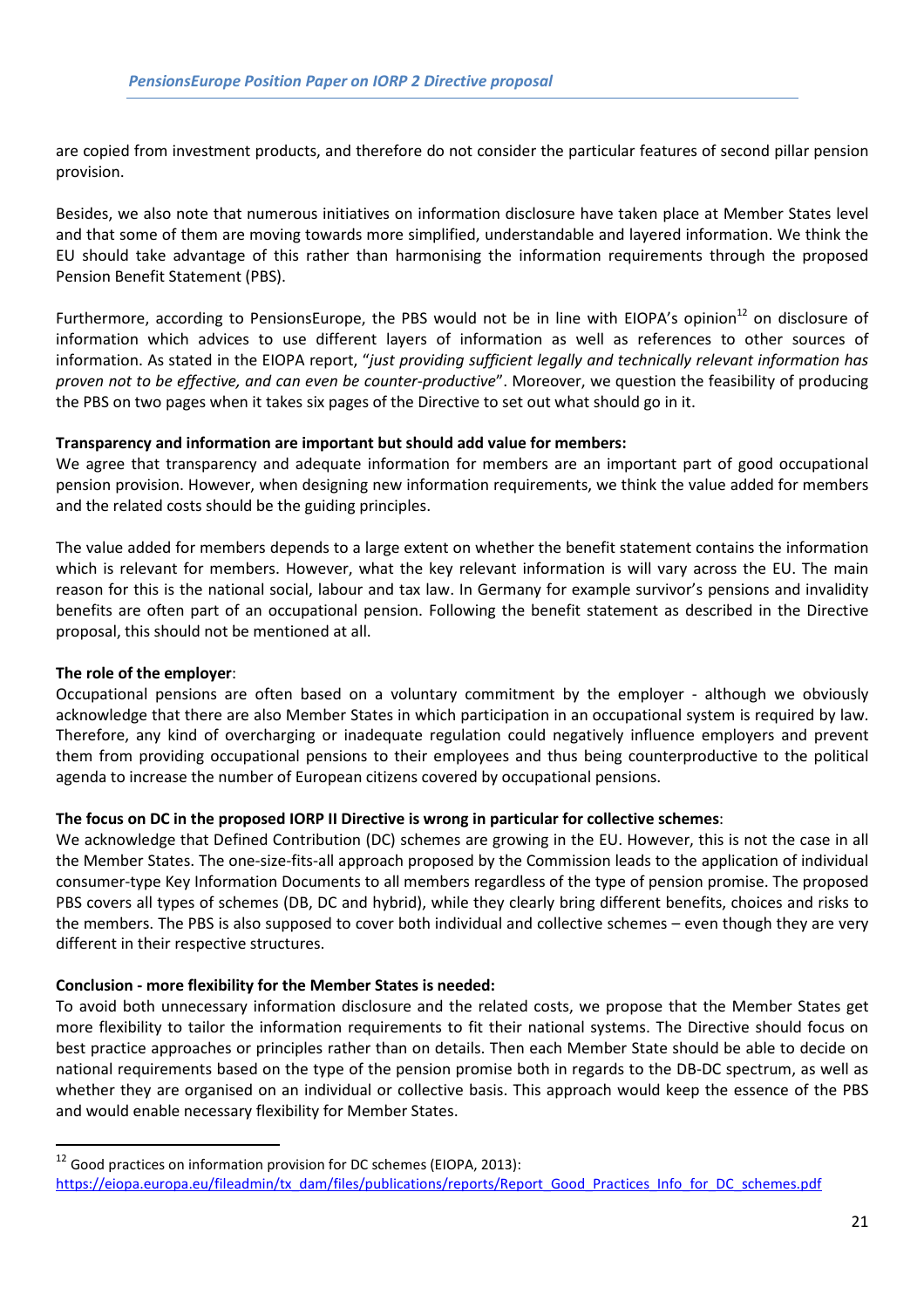## Chapter II – Pension Benefit Statement

## Article 40 to 53 (also Recital 46 and 48):

## PensionsEurope Comment:

In Article 42 (length), we question the need to fit all the information within two pages. We warn that providing the information required in two pages may not be feasible in some cases. We understand the statement should be concise and easy to read, but the clarity and the quality of information provided should not be related to a specific number of pages. We note that in Member States such as the Netherlands, the pension sector and supervisor are working on an easier format, with more limited information, giving members the option to acquire more information if and when needed and relevant. Sending too much, also irrelevant information does not improve transparency and understanding.

In Article 43 (medium), besides provision of the pension benefit statement by means of a website it should be explicitly mentioned that the intranet of the employer is also an accepted durable medium for this purpose for those employees with access to the intranet.

In Article 46 (personal details) the reference to the retirement age is relatively vague. It could for example refer to the legal retirement age or to the age from which the first pillar pension can be claimed without reductions. We understand that this should not be the age of retirement specified in the pension promise.

For example German labour law stipulates that those who receive a statutory pension are entitled to receiving their occupational pension based on the entitlements accrued. However, it is not clear which age should be used in the pension benefit statement. Recent reforms have made it possible for those with a very long employment history to take retirement from 63 (increasing over the next years to 65) rather than normal retirement age, which is currently being increased to 67. It is also not clear what should be used if the IORP member does not beneficiate from the first pillar pension system.

 $\triangleright$  What the best projection age for the members and beneficiaries is will vary across Member States. It will depend on the normal retirement age and the relation between the first and second pillar. We cannot imagine a sensible provision at EU level and would therefore suggest leaving the decision about an illustration of any kind of (statutory) retirement age within the pension benefit statement up to the Member States.

In Article 47, it would be impossible for industry-wide IORPs to name all relevant employers in the PBS. In some sectors, membership in the IORP is not linked to a single employer, which means that an employee can built up one claim by working for a number of employers in the given sector. In that case there is not a single employer; we therefore suggest asking for the current or most recent employer. In addition, the IORP should be in a position to provide upon request of the member a full list of sponsoring employers.

## Amendment proposal:

Article 47(3): "the name of the sponsoring undertaking or the current/most recent employer"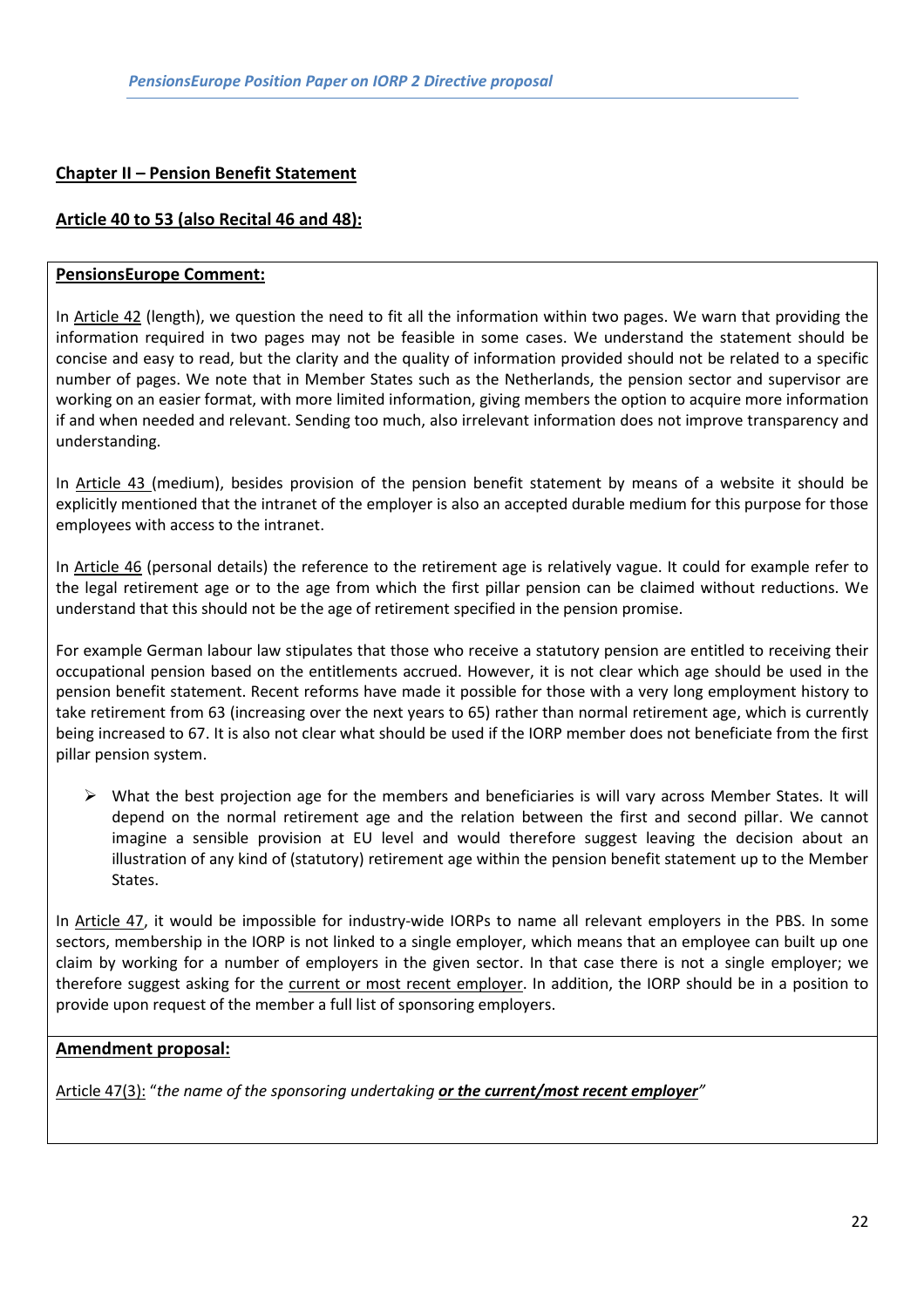## Article 48 - Guarantees

#### PensionsEurope Comment:

Regarding Article 48(1) (a) we welcome that the reference is made both to the IORP and the sponsoring undertaking. Only referring to the IORP could lead to members and beneficiaries drawing the wrong conclusions.

Article 48(2) (b) requires that information on the current level of financing of the individual entitlements should be provided. Most importantly, the focus on the member's accrued individual entitlements does not fit collective systems. If systems are run on a collective basis, the reference point should not be the individual, but rather the collective level.

We expect the information around guarantees to be complex and difficult to explain in a statement which is only two pages long. In addition, it is unlikely that this information will change over the years. Therefore it could be reasonable to include an explanation in the "information to be given to prospective members" (Article 55). The yearly pension benefit statement could mention the type of guarantee and refer back to the "information to be given to prospective members" for the explanation. However and as explained in comments of Article 55, it should be possible to provide this information to employees who are automatically enrolled shortly after they joined the scheme.

## Amendment proposal:

Article 48(1) (a): [...], "indicating which quarantees are taken by the institution and which by the sponsoring undertaking or the (ex) employer."

Article 48(2) (b): "the current level of financing of the member's accrued individual entitlements or reserves"

Article 48(2) (c): "mechanisms protecting accrued individual entitlements or reserves"

## Article 49 – Balance, contributions and costs

"1. With regard to balance, contributions and costs, the pension benefit statement shall indicate the following amounts expressed in the currency relevant for the pension scheme:

(a) the sum of the costs deducted from the gross contributions paid by the sponsoring undertaking, where applicable, or by the member over the past twelve months, or, if the member has joined the scheme less than twelve months ago, the sum of the costs deducted from their contributions since joining;

(b) the sum of the contributions paid by the member over the past twelve months, or, if the member has joined the scheme less than twelve months ago, the sum of their contributions since joining;

(c) the sum of the contributions paid by the sponsoring undertaking over the past twelve months, or, if the member has joined the scheme less than twelve months ago, the sum of the contributions paid by the sponsoring undertaking since the member joined;

(d) the balance on the date of the pension benefit statement calculated in one of the two following ways depending on the nature of the pension scheme:

(i) for pension schemes that do not provide for a target level of benefits, the total sum of the capital accumulated by the member, expressed also as an annuity per month,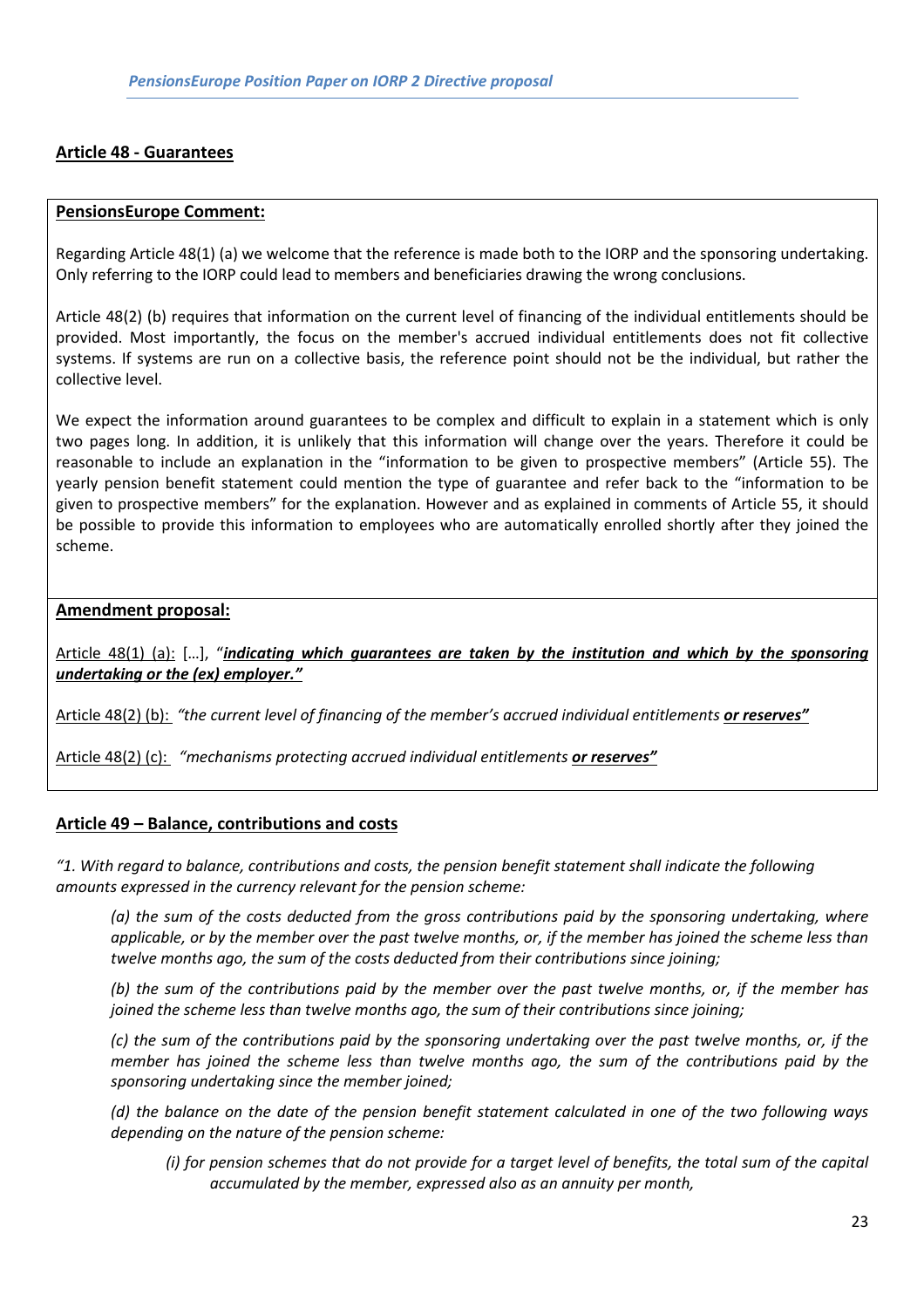- (ii) for pension schemes that provide for a target level of benefits, the accrued individual entitlements per month.
- (e) other contributions or costs relevant to the member such as transfer of accrued capital;

(f) the costs referred to in point (a) broken down into the following separate amounts expressed in the currency relevant for the pension scheme:

- (i) costs of administration of the institution;
- (ii) costs of safekeeping of assets;
- (iii) costs related to portfolio transactions;
- (iv) other costs.

2. The 'other costs' referred to in paragraph 1 (f)(iv) shall be briefly explained where they account for 20% or more of the total charges."

## PensionsEurope Comment:

PensionsEurope acknowledges that transparency with regard to costs of pension systems is crucial. However, this Article should acknowledge the diversity of occupational pensions across Europe: although the disclosure of costs is an important feature when individually choosing a DC pension scheme, it is less useful when employees are automatically enrolled in a scheme with no investment choice and no possibility to move to another IORP or when the benefits are guaranteed (DB plans). To take this into account, the Article should be replaced by general principles.

The diversity of IORPs makes a strong case against harmonisation at the European level. Member States should rather be given the scope to transpose the Directive according to the characteristics of their IORPs. Because of these problems we suggest to keep the current requirements for pure individual DC schemes but leave it to the Member States and their competent authorities to put in place specific rules which fit their national systems.

The disclosure of costs can be an important aspect but it is not as relevant when individual members do not have a choice in relation to the action they can take. There is no added value of cost information in the case where the benefits are independent of costs. Also, in many cases, the sponsoring undertaking supports the IORP by carrying out some of its administrative functions. This is very often done without imputing costs to the IORP. As a consequence, it seems difficult to accurately compare the costs of different IORPs.

We therefore call for an adequate treatment for DB and hybrid schemes and ask for an exemption from the requirements for collective schemes where members do not have a choice as to whether they are enrolled, the type of scheme they are enrolled in and where the employer bears the costs. The costs in these schemes tend to be monitored by a supervisory board and any profit goes towards the members and beneficiaries. If this is not the case, the competent authority should have the power to require that the members and beneficiaries are provided with more information.

We do not see the additional value the proposed cost breakdown in Article 49 (1)( f) would bring for members and beneficiaries and how IORPs operating on a collective basis could comply with this requirement. We therefore suggest deleting Article 49 (1)(f).

As suggested above, the rest of the Article should be replaced by principles. The diversity of occupational pensions across the EU will otherwise lead to a lot follow up questions: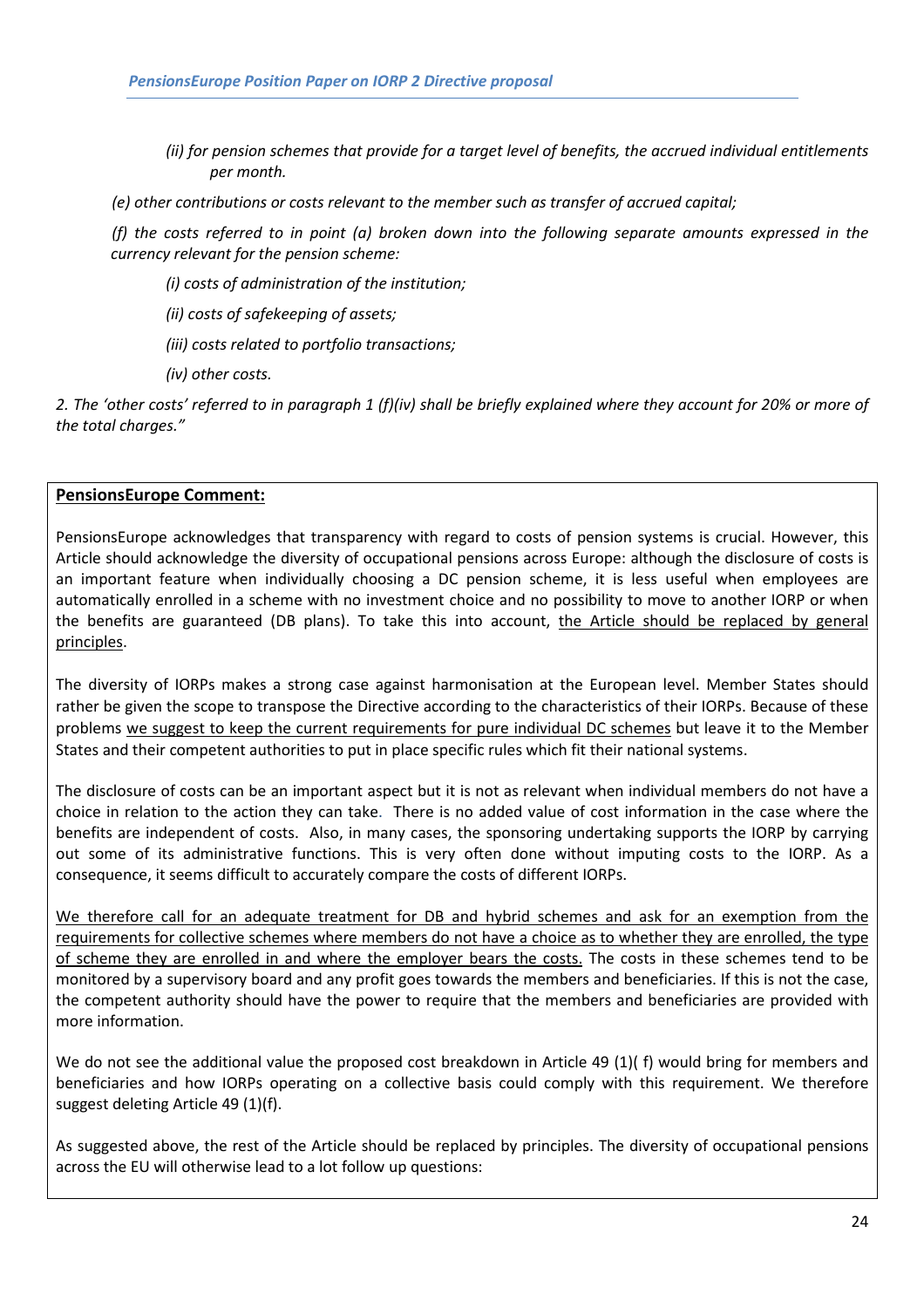- Overall, Points (a) to (f) do not make sense for industry-wide funds which are organised based on the principle of collective equivalence. These requirements should be replaced with relevant requirements for these types of IORPs.
- The Article 49(d) is particularly irrelevant when the occupational pension fully depends on the first pillar pension provision. For example in Finland, one can say that occupational pension does not exist by itself because the accrued occupational pension depends on the first pillar pension accumulated. The amount of occupational pension in DB-pensions does not exist separately from first pillar pensions so giving accurate information on occupational pension is not only very expensive, it is also quite useless to a scheme member because it only gives balance on the capital accumulated on current year although the pension benefit might ultimately be equal to zero few years after.
- There are many cases where the costs may not be individually distinguishable by the IORP because they are mainly paid by the sponsoring undertaking .
- The suggested breakdown does not make sense at all for those IORPs where any surplus benefits the members - particularly where they have no choice of system.
- Regarding the employer contributions, we would like to point out that they do often not have individual accounts (this is for example the case in Finland); it is therefore difficult in special cases to list the employer contributions for each individual. Similarly it is not possible for this type of scheme to determine the costs either on an individual or on an absolute level. The only data available would be a percentage for the IORP.
- It is not clear to us why there is a split between "costs of safekeeping of assets" and "costs related to portfolio transactions", and we doubt that this distinction is feasible in practice and – in the case of DB schemes, especially with mandatory memberships – we do not see any additional value in providing this information, but only increased and unnecessary costs, that would have to be paid by the employer and/or the beneficiaries.
- In some Member States, the employer supports the IORP by carrying out administrative functions for the IORP. If this is done without billing the IORP, as is often the case, it will be difficult to compare the costs of different IORPs.
- The way benefit information is defined in this proposal of PBS is not adequate for lump sum plans.

To keep the information as meaningful as possible but still manageable to digest, we suggest using percentage figures to show cost. This would mean that no distinction would be necessary between the costs of membership during a whole year and the costs for a shorter period (as stated under (a)). In addition, we suggest the part on costs should at least not apply to schemes where the employer is the sole contributor or bears all the costs of the pension scheme or where the membership of the beneficiaries is mandatory.

## Article 50 – Pension projections:

## PensionsEurope Comment:

It is important that the PBS captures information which fits the pension promise given. Crucially, this means that the pension projection should mirror the characteristics of the pension promise.

- We would also like to stress that many details are only relevant for a few systems the Article is too static to capture the variety of IORPs across the EU. One example is Article 50 (2) which provides that future wages have to be taken into account when making pension projections. This is mostly relevant for final pay schemes, which are declining.
- To solve this, we propose that the Directive develops a high level framework, which allows for adaptions on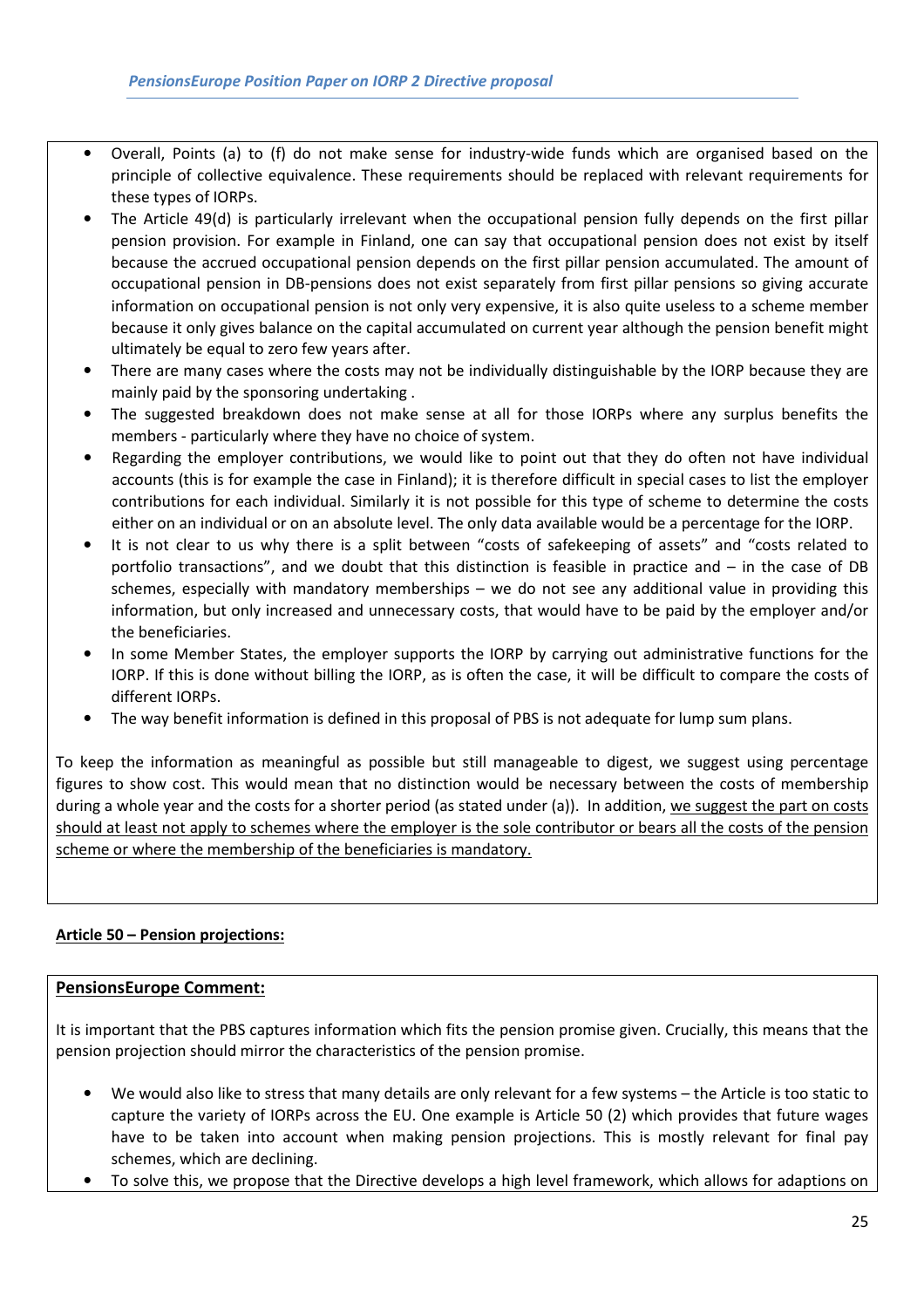the national level. The relevant competent authorities can then take care that only relevant information is passed on to the members and beneficiaries to avoid information overload.

We agree with the Commission that inflation is an important factor when thinking about retirement income. However, adjusting given figures for inflation leads to very high (in fact: inflated) numbers, which might mislead members and beneficiaries. Unfortunately, we do not have a solution for this problem.

This Article also poses a serious risk of incompatibility with legislations of other countries which already oblige to provide members with information about pension projections. This is the case, among many others, in Spain where there is a draft regulation, expected to be passed in the following weeks, that obliges both Social Security System and  $2^{nd}$  and  $3^{rd}$  pillar pension funds to provide citizens with a pension projection, but with different technical and financial assumptions than those set out in Article  $50^{13}$ . Also in Belgium national social and labour legislation requires a pension projection in case of defined benefit plans, this projection is based on current salaries and current and future service years. Taking a different approach at EU level makes it even more complex for members to understand their retirement benefits.

## Article 51 – Investment profile:

#### PensionsEurope Comment:

Generally we would like to point out that this Article does not fit collective schemes where membership is mandatory for employees and where members do not have investment choice. In this type of scheme, members are often represented in committees within the IORP and the employer stands in for the pension promise made. Members and beneficiaries have access to the information on investment profile through the statement of investment policy principles.

We think it is important to channel the information where it is needed: to those who can take decisions and therefore need to have adequate information. If a member or beneficiary does not have the option to change the investment profile, information on it is at best a "nice to have", in the worst case it has a misleading effect. In the latter case, such descriptions only increase costs for the sponsoring employer and lead to information overload for the members and beneficiaries.

Furthermore, PensionsEurope is against requiring introducing a synthetic graphical indicator of the risk and return profile (Article 51(3)). Participants do not understand this kind of information, and for some pension funds it is not possible to provide this information on an individual basis.

#### Amendment proposal:

l

To clarify to which IORPs this a Article applies, we suggest the following introductory sentence:

"The following Article does not apply to IORPs where members do not have an investment choice, even if they bear part or all of the investment risk."

<sup>&</sup>lt;sup>13</sup> As stated several times in this paper, PensionsEurope is not in favor of delegated acts in this Directive proposal. However, we take note that the method of calculating the amount should be determined by delegated acts (Article54).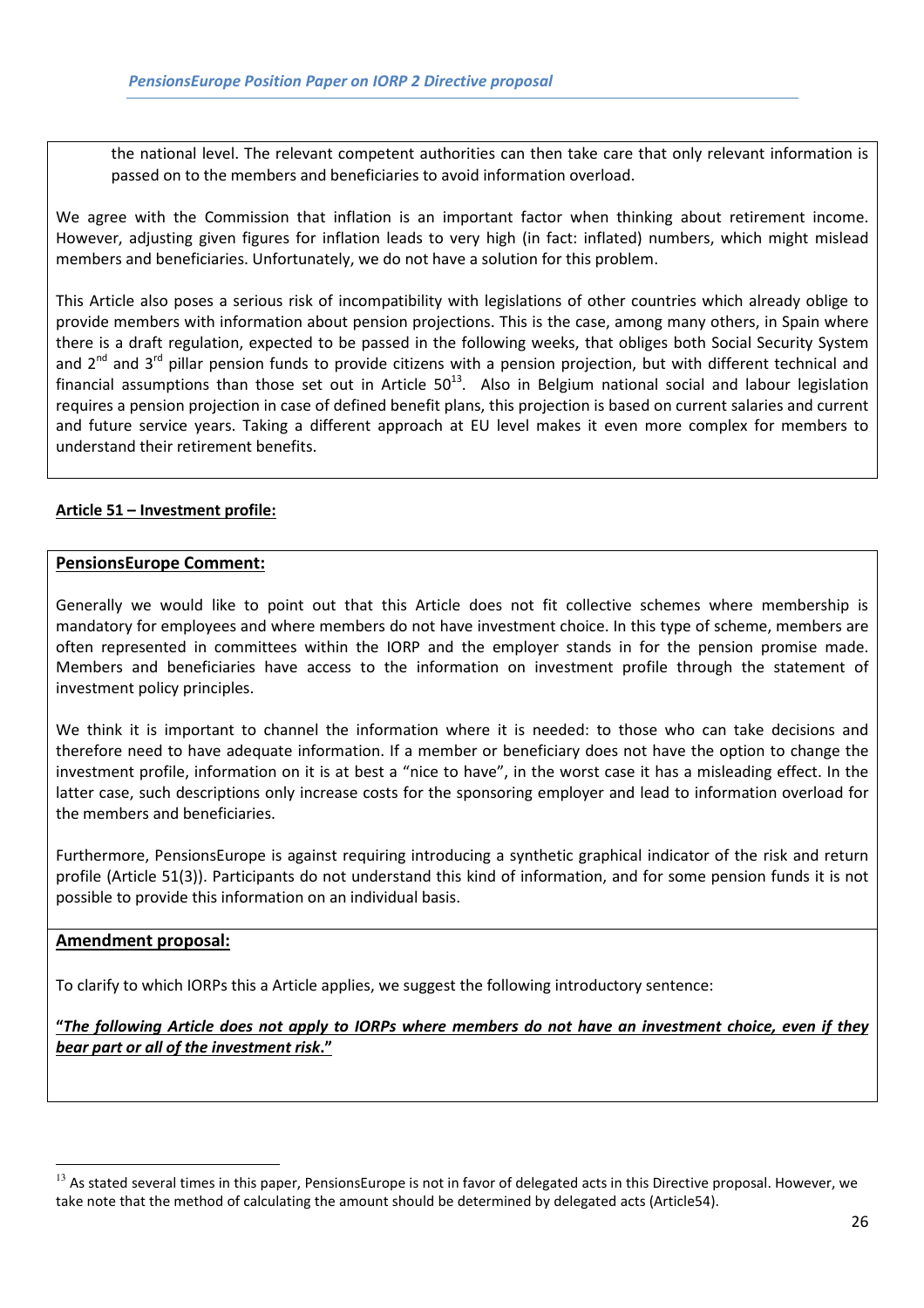## Article52 – Past performance:

#### PensionsEurope Comment:

We think this type of information can be very misleading for member because we doubt whether past performance for DB plans does say anything about the pension benefit.

## Amendment proposal:

Similar to Article 51 we suggest limiting this requirement to IORPs where members and beneficiaries as an individual can influence the investment decisions which have a direct impact on their retirement benefits. Otherwise these requirements will lead to additional costs – which will be borne by members and beneficiaries and/or the sponsoring undertaking – without providing additional value.

## Article 53 – Supplementary information:

#### PensionsEurope Comment:

Any supplementary information needs to fit the pension promise in question as well as the national social and labour law which governs the promise. We therefore suggest that the Member States define what is understood under "supplementary information".

#### Amendment proposal:

Because of the wide variety of IORPs across the EU, Article 53 should be supplemented with the clause "where applicable".

#### Article 54 – Delegated acts on the PBS:

#### PensionsEurope Comment:

As stated in the general remarks, Member States should be given the necessary scope to tailor requirements taking into account the differences between DC, DB and hybrid schemes, the differences between collective and individual schemes, the different role of social partners and employers and the differences in social and labour laws. The Commission should therefore not be empowered to adopt delegated acts. Rather, the Directive should enable the Member States to transpose the Directive in a way which fits their national schemes.

#### Chapter III –Other information and documents to be provided

Article 55 (also Recital 47) – Information to be given to prospective members: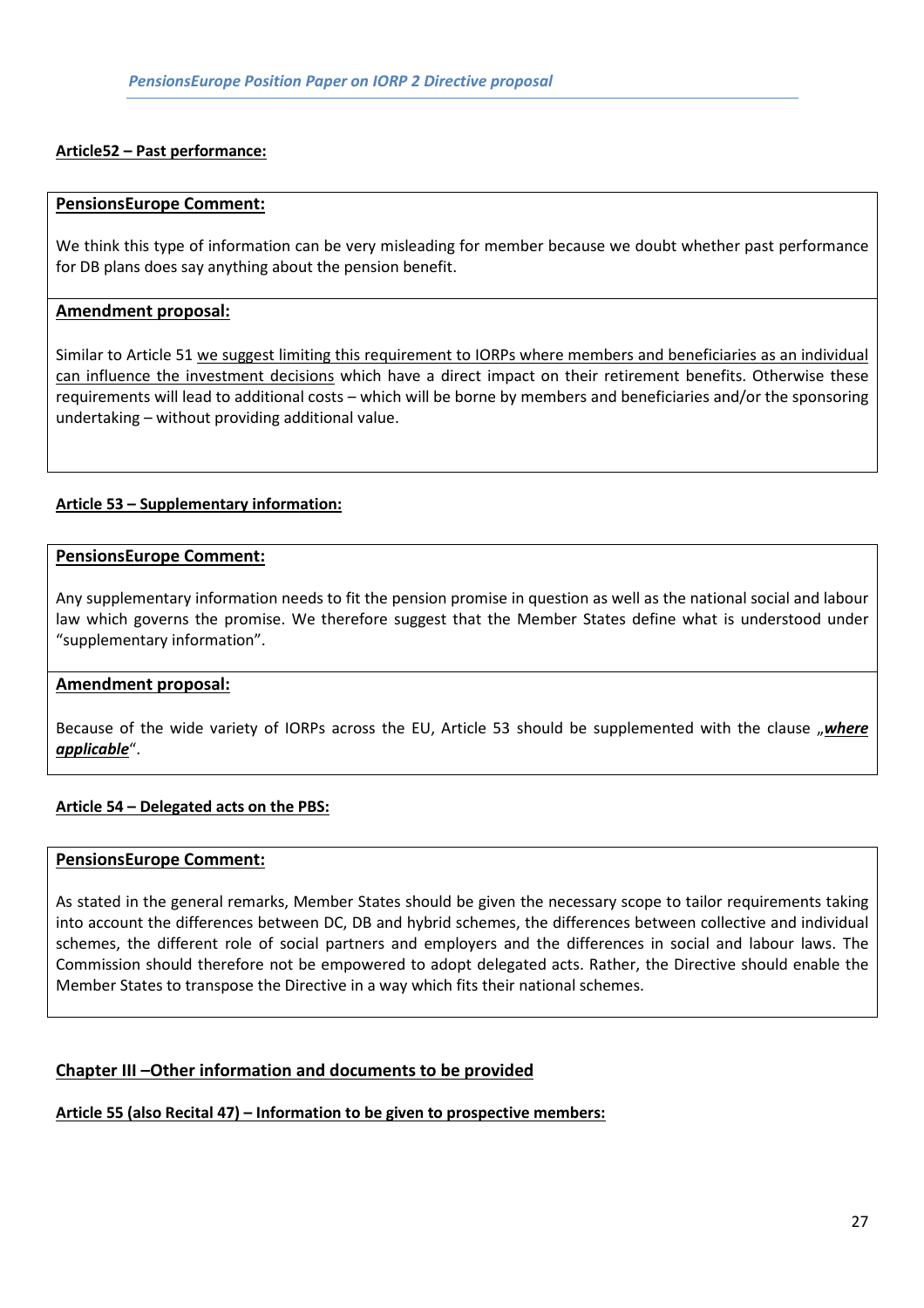## PensionsEurope Comment:

PensionsEurope emphasised the focus of the IORP II Directive proposal on the employee-IORP relationship, therefore omitting the role of the employer. We think the Directive needs to recognise that in many European Member States, occupational pensions are not based on a contract between two parties, but that three parties – the employer, the employee and the IORP – are involved. The requirement on information to be given to prospective members before enrolment shows the consequences of this wrong starting point. Indeed, this Article might be difficult to implement in practice. For example, pre-enrolment requirements do not fit schemes which operate on the legal basis of a collective agreement. These agreements often stipulate that the pension scheme membership will commence with the first day of employment, it is often non-optional and paid by the employer. Providing preenrolment information for these types of schemes will be difficult or, in some cases, impossible for IORPs because it would have to be given to applicants before they sign their employment contract – a process in which the IORP is not involved.

Article 55 stipulates that the "institutions shall ensure" that members are informed, which means that they could also delegate this task or ask the employer to carry it out. However, in many cases it is still difficult or even impossible for IORPs to monitor whether employers are giving out the information. This is for example relevant for industry-wide IORPs covering thousands of employers and employees. Once an individual signs an employment contract with an employer in the sector, he/she automatically become a member of the IORP. This structure, the high number of participants and a relatively high fluctuation in the sector mean that it would be impossible for the IORP to ensure that all employers provide their future employees with the information before they sign the contract.

As in Article 29(2) (h), a reference is made to include considerations about the environment, climate, social and corporate governance issues in their investment policy. We would like to point out that the investment policy for occupational pensions may be strongly influenced by the sponsoring employer. If the sponsoring employer has a sustainability strategy or a corporate and social responsibility agenda, the IORP could align its investment strategy with the principles adopted by the sponsoring undertaking. It is likely that different IORPs will take very different approaches to these questions, which in consequence means that the information provided on the issue will vary as well.

Moreover, given there is no legal obligation for occupational pension schemes to take into consideration nonfinancial issues in their investments, information on how environmental, climate, social and corporate governance issues are considered in the investment approach should only be mandatory for those pension schemes that in their investment policy include expressly said issues.

## Amendment proposal:

We therefore suggest adding the following to Article 55:

"Where members do not have a choice and are automatically enrolled in a scheme, they should receive information about their membership once they are enrolled."

"The institution shall ensure that prospective members are informed about all the features of the scheme and any investment options. If according to its investment policy, the institution takes into consideration issues including information on how environmental, climate, social and corporate governance issues are considered in the investment approach, these aspects shall be available on request and free of charge".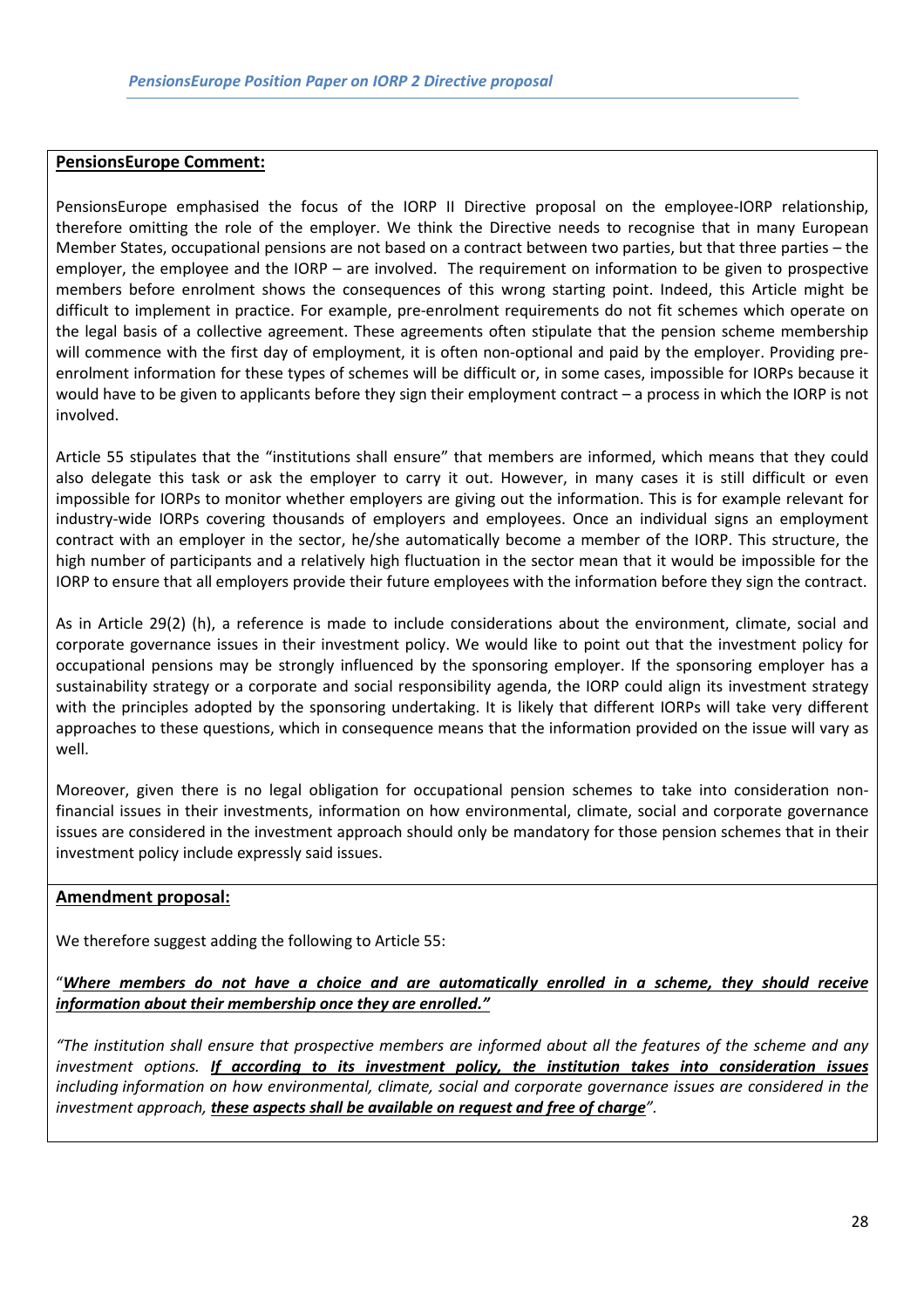## Article 56 (also Recital 49) – Information to be given to members during pre-retirement phase:

#### PensionsEurope Comment:

It is important to stress that first, there should be no duplication in terms of information requirements for the employer and the IORP, and that second, because of legal requirements and liability issues, the IORP is not allowed and/or able to implicitly act as a pension or tax advisor. We are concerned that this role of a pension advisor is suggested in the proposed text by the requirement to provide "advantages and disadvantages" of the options (Article 56 (b)). The IORP does not have information on how much income the member receives from other sources, which is crucial when discussing advantages and disadvantages of different pay out types. We therefore suggest deleting this Article.

If the Article is kept, the employer should not be required to lay out the advantages and disadvantages, and, if the IORP is required to provide information, this information should be limited to the benefits provided by the IORP. In addition, "at least" should be deleted, because this could be misinterpreted: if a pension scheme member has requested information about his or her accrued benefits five years prior to retirement, the IORP could refer to that information and not provide anything two years prior to retirement. We therefore think it would be best to require that the information should be provided two years before retirement, referring to the age stipulated in the contract.

We also note that the Article 56 of the Directive Proposal implies fixed retirement age as a basis which is not always the case in practice. How should the point of pre-retirement information be determined in the case of flexible retirement age?

Finally, as previously stated, to take into consideration the differences as well as the heterogeneous degree of development of the annuities markets in Member States, and admitting that there is no "one-size fits-all" solution for this matter across Europe, we propose to put all the pay-out options at the same level, without giving priority to one over the others (see also comments on Article 6).

## Amendment proposal:

We suggest deleting this Article.

If the Article is kept, we suggest the following changes:

"In addition to the pension benefit statement, institutions shall provide each member, **at least** two vears before the retirement age provided for in the scheme, or at the request of the member, with **the following information: (a)** information about the options available to members in taking their retirement income, *including information about* the advantages and disadvantages of those options, in a way which supports them in choosing the option most appropriate to their circumstances;

(b) where the pension scheme is not paid out as a lifetime annuity, information about the benefit payment products available, including their advantages and disadvantages, and the key considerations members should consider when making the decision to buy a benefit payment product."

The Recital 49 should be changed accordingly.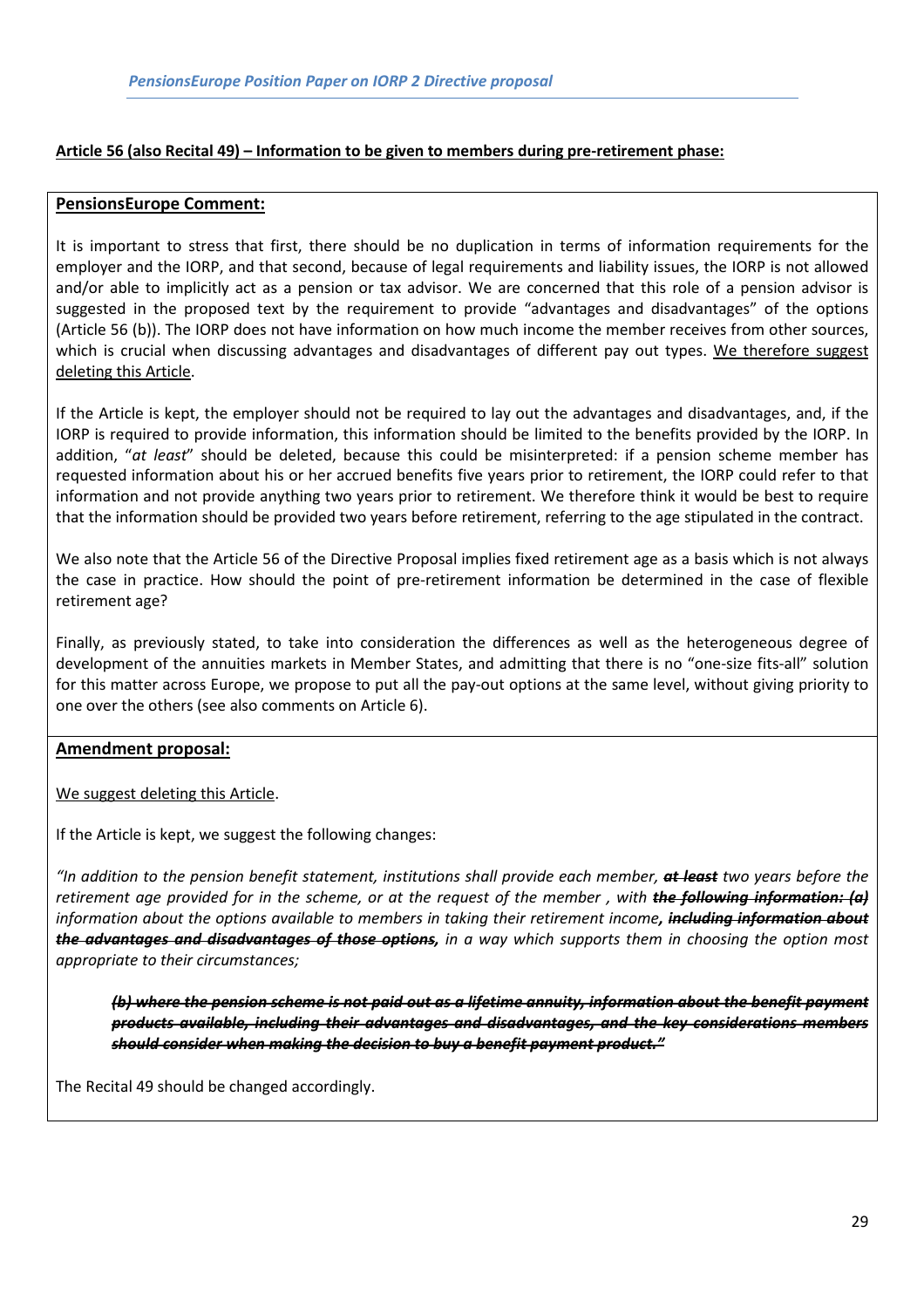#### Article 57 – Information to be given to beneficiaries during the payout phase (also Recital 50):

#### PensionsEurope Comment:

Regular information requirements during the pay-out phase only seem adequate if changes can still occur and the member can still make decisions regarding pay-out type and investment. Furthermore, informing beneficiaries about the same benefit every year is neither sensitive nor cost efficient.

#### Amendment proposal:

We would therefore suggest deleting Article 57(1) and only leave Article 57(2) in place to ensure that beneficiaries who do still have choices / bear investment risk are informed:

## $"1.$  Institutions shall provide beneficiaries with information about the benefits due and the corresponding payment options.

2. When benefits or corresponding payment options change and when a significant level of investment risk is borne by beneficiaries in the pay-out phase, Member States shall ensure that beneficiaries receive appropriate information".

## Title V – Prudential supervision

As the rules in the Directive are designed according to the objectives set in the Directive, the objectives are of utmost importance. Defining an adequate objective is the first step towards adequate rules. Therefore, if the objectives are not suitable, the rules will not fit specificities of occupational pensions either.

The main objective of prudential supervision laid down the proposed IORP II Directive (Article 59) and Solvency II (Article 27) are almost identical. Both texts state the protection of members and beneficiaries (or policy holders in Solvency II) as the most important objective. The proposed focus on the sole protection of members and beneficiaries in IORP II is not adequate for occupational pensions. Indeed, members and beneficiaries of occupational pensions are protected first and foremost by national social and labour law.

Taking the specific character of occupational pensions into account, from our perspective, there should be two main goals of prudential regulation: Supporting IORPs as well as protecting members' and beneficiaries' interests. We therefore suggest that the main goal of IORP supervision should be supporting IORPs and protecting their members.

Prudential supervision of IORPs should acknowledge that IORPs have a social purpose. They are established in conformity with national social and labour law and are – by definition – linked to an employment relationship, intended to provide a supplementary pension for employees. Therefore, the list defining the scope of prudential regulation stated in Article 60 should not lead to undermining national social and labour law(s). So far there has been no definition of "EU prudential regulation" and there is currently no clear distinction between EU prudential regulation on the one hand and national social and labour law on the other. The objective of the list is to clearly categorise certain areas as prudential regulation and cut it out of the scope of the national social and labour law. It follows from the nature of IORPs as pension institutions with a social purpose, that their prudential regulation cannot be separated by EU legislation from national social and labour law, when it includes provisions on the issues defined as prudential by the IORP II directive.

We would like to emphasise that even in the areas which clearly fall under prudential regulation, it is necessary to adapt any prudential requirements so that they fit national social and labour law(s). For this process, a good and efficient cooperation with the Member States is crucial; this cannot be decided unilaterally by EIOPA and the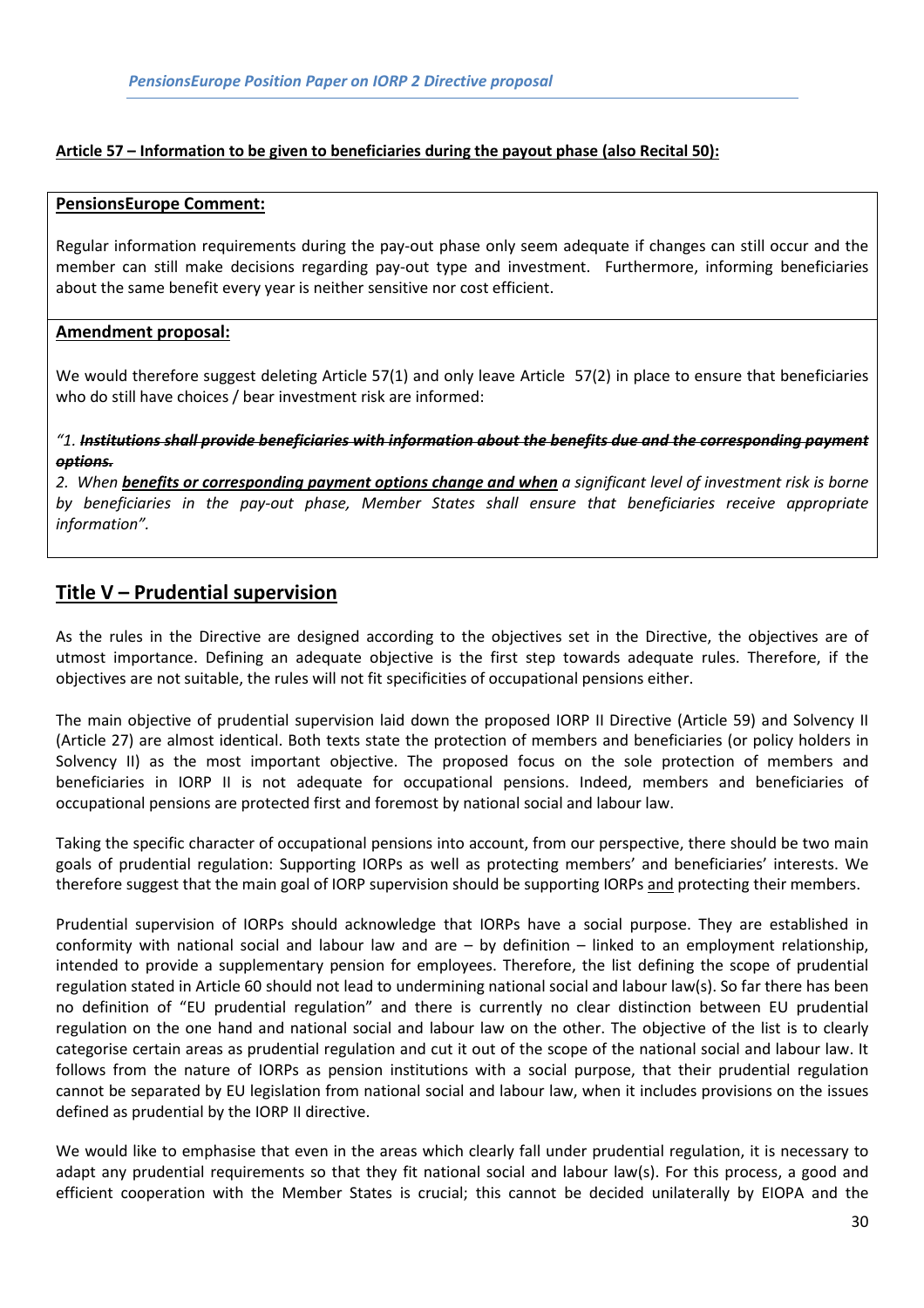European Commission. Therefore, the IORP II Directive should make it unmistakably clear that every activity related to occupational pensions that is legal under national labour law will be also legal under national prudential law.

## Chapter I – General rules on prudential supervision

#### Article 59 (also Recital 51) – Main objective of prudential supervision:

#### PensionsEurope Comment:

The main objective of supervision needs to fit occupational pensions. Since the requirements in a Directive are developed to fit the objectives stated in the Directive, the definition of the objective is of utmost importance. Getting the objective right is the first prerequisite for getting the requirements in the Directive right.

As stated above, the proposed sole focus on the protection of members and beneficiaries does not fit occupational pensions, which is often organised by the social partners who in this regard share similar interests. Members and beneficiaries of occupational pensions are first and foremost protected by national social and labour law.

## Amendment proposal:

To acknowledge this difference between occupational pensions and life insurance contracts, we suggest defining the objective of IORP supervision in Article 59 (and recital 51) as follows:

"The competent authority should exercise its powers having as its prime objective the protection of members and beneficiaries. Taking into account national social and labour law, the IORP Directive supports the establishment and operation of IORPs, encourages their efficient management and administration, enhances their attractiveness for employees and employers and supports the protection of members and beneficiaries."

We suggest amending the Recital 51 accordingly.

## Article 60 (also Recital 52) – Scope of prudential supervision:

#### PensionsEurope Comment:

The list defining the scope of prudential regulation stated in Article 60 should not lead to undermining national social and labour law. As IORPs are pension institutions with a social purpose, they should be subject to legal requirements giving precedence to the respective national social and labour law.

#### Amendment proposal:

We suggest introducing a second paragraph to this Article which requires the Member States to take into account their national social and labour law when transposing this Directive. We suggest the following text:

#### "When transposing this Directive, Member States shall take into account national social and labour law."

We suggest amending the Recital 52 accordingly.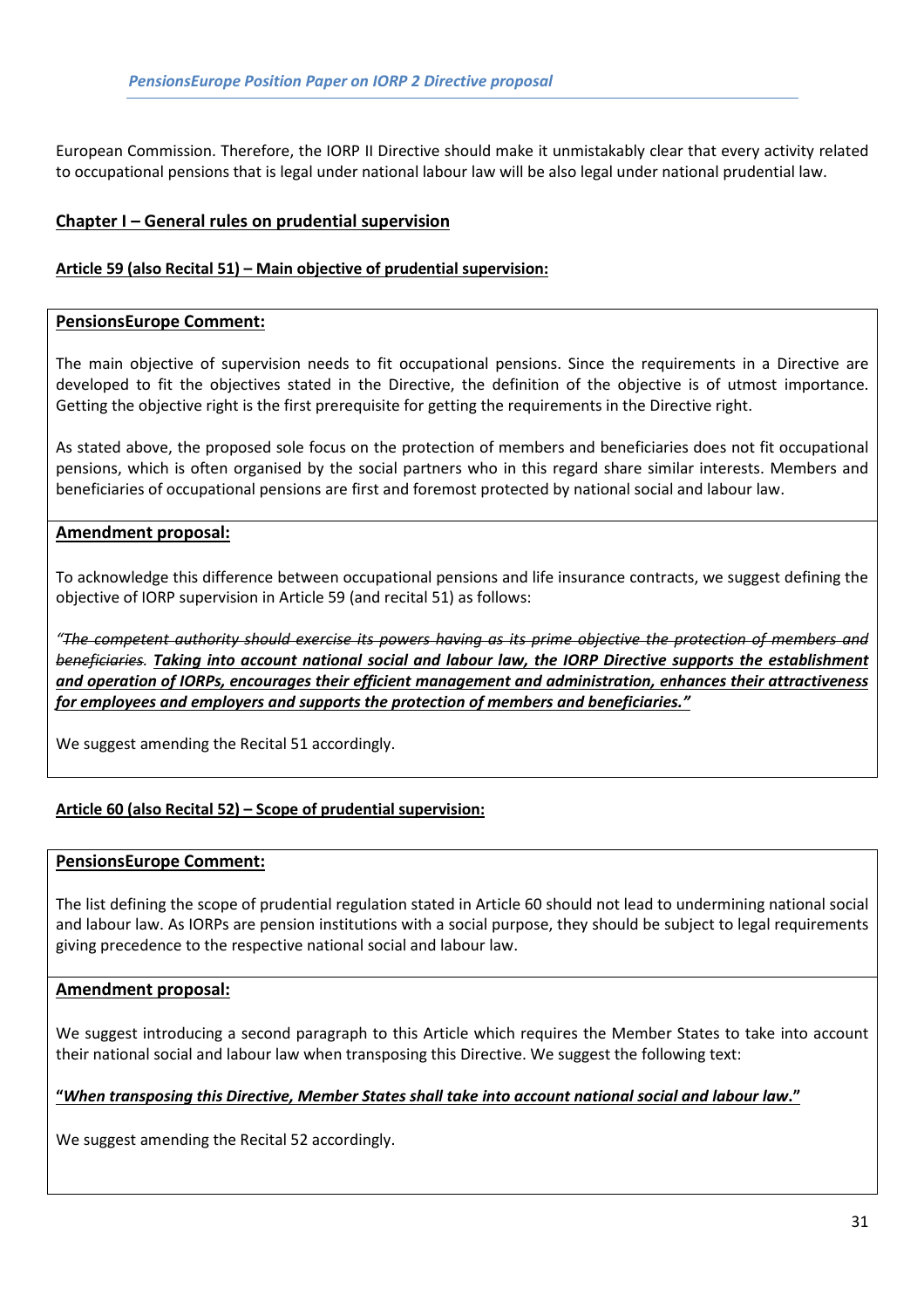#### Article 61 (also Recital 53) – General principles of prudential supervision:

"1. The competent authorities of the home Member State shall be responsible for the prudential supervision of institutions for occupational retirement provision.

2. Member States shall ensure that supervision is based on a prospective and risk-based approach.

3. Supervision of institutions shall comprise an appropriate combination of off-site activities and on-site inspections.

4. Supervisory powers shall be applied in a timely and proportionate manner.

5. Member States shall ensure that the competent authorities duly consider the potential impact of their actions on the stability of the financial systems in the European Union, in particular in emergency situations."

## PensionsEurope Comment:

This Article provides five general principles of prudential supervision. While the protection and members of beneficiaries is an important goal of prudential regulation, it can only be achieved in conjunction with national social and labour laws.

Article 61 (2) requires supervision to be based on a "risk-based approach". While we do not object to a risk-based approach, we are against the introduction of an adapted Solvency II approach with a mark-to-market valuation for IORPs. IORPs should be subject to prudential regulations that are qualitative and risk-based in nature and respect their character as social entities with recourse to the sponsoring employer in case of underfunding.

## Amendment proposal:

We therefore suggest amending the Article by adding two new principles:

- 1. "Prudential supervision of IORPs shall acknowledge that IORPs have a social purpose. They are established in conformity with national social and labour law and practice and are linked to an employment relationship, intended to provide a supplementary pension for employees.
- 2. "Any activity related to occupational pensions which is legal under national social and labour shall also be legal under national prudential law. "

Article 61(5) is a repetition of Article 59(2). We therefore suggest deleting Article 61(5):

5. Member States shall ensure that the competent authorities duly consider the potential impact of their actions on the stability of the financial systems in the European Union, in particular in emergency situations."

We suggest amending the Recital 53 accordingly.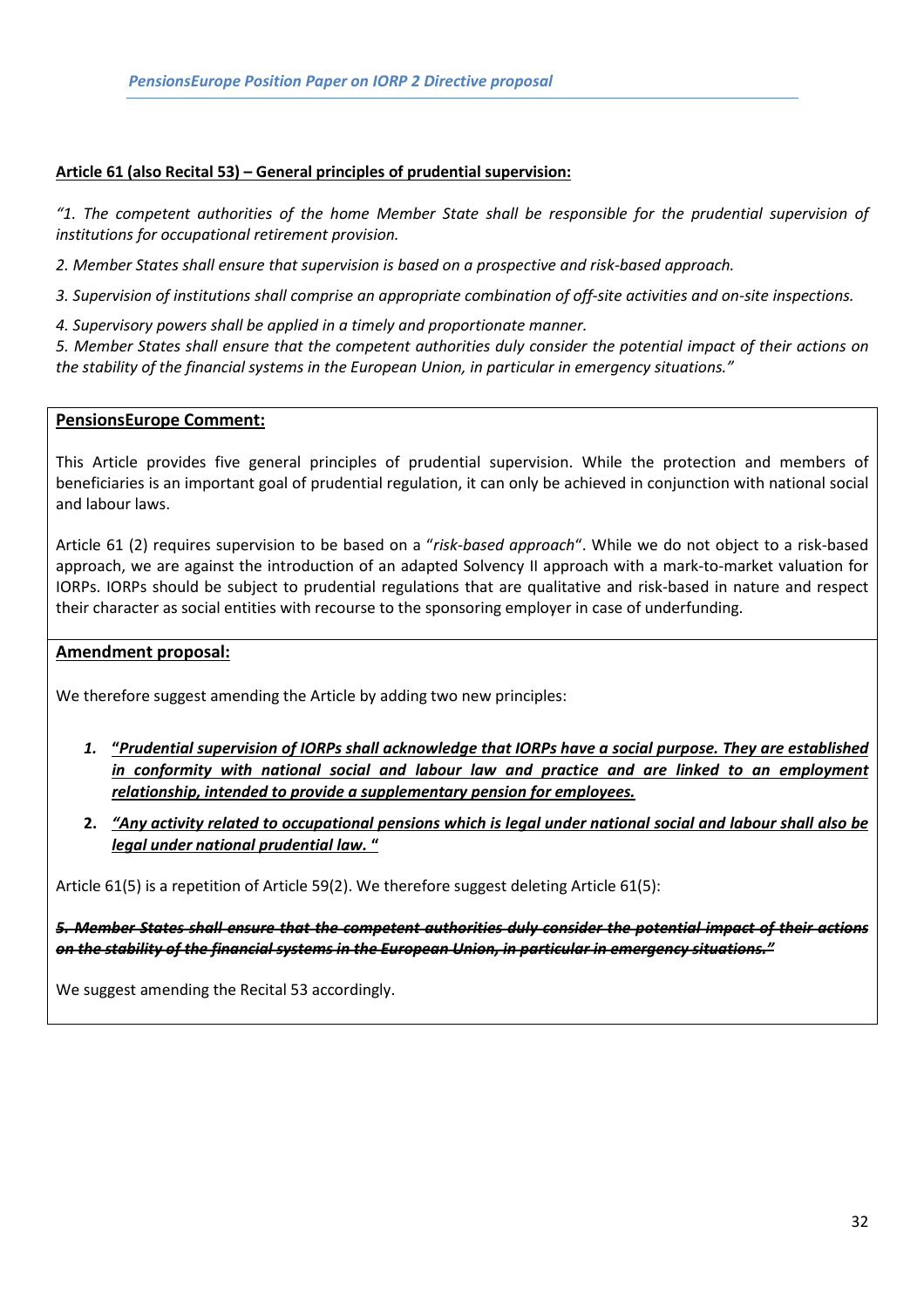# Title VI – Final provisions

## Article 75 (also Recital 57) – Evaluation and review:

## PensionsEurope Comment:

We have noted that Recital 57 explicitly refers to a review regarding "the calculation of the technical provisions, the funding of technical provisions, regulatory own funds, solvency margins, investment rules and any other aspect relating to the financial solvency situation of the institution." As stressed before, we do not see any benefit in harmonising solvency requirements based on Solvency II or comparable approaches across the EU and warn that this could harm occupational pension systems and counteract any ambition to enhance access to occupational pension systems and in the end lead to a decline of the coverage ratio all over Europe.

This also suggests that sponsoring employers and IORPs can expect further changes after the evaluation of the Directive in four years' time. Employers are unlikely to commit significant resources to any project if it is likely that the legal environment will change. The uncertainty created by Article 75 and especially by the specifications contained in Recital 57 is likely to mean lower pensions and fewer beneficiaries. The new Directive should clearly set out that solvency requirements of the life insurance industry are not adequate for IORPs, neither today nor in the future.

## Amendment proposal:

We suggest deleting the Recital 57

## Article 76 - Amendment of Directive 2009/138/EC

## PensionsEurope Comment:

 $\overline{a}$ 

Currently the Reinsurance Directive 2005/68/EC<sup>14</sup> is still in force. Its definition of reinsurance includes the provision of cover by a reinsurance undertaking to an institution for occupational retirement provision (Article 2 (2)). The article reads: "For the purposes of paragraph 1(a) of this Article, the provision of cover by a reinsurance undertaking to an institution for occupational retirement provision falling under the scope of Directive 2003/41/EC where the law of the institution's home Member State permits such provision, shall also be considered as an activity falling under the scope of this Directive."

With the introduction of the Solvency II Directive<sup>15</sup> in January 2016 this Article will no longer be valid. The Solvency II Directive has a narrower definition of reinsurance, limiting reinsurance to insurance undertakings or reinsurance undertakings. Article 13 (7) of Solvency II reads:

"'reinsurance' means either of the following:

(a) the activity consisting in accepting risks ceded by an insurance undertaking or third-country insurance undertaking, or by another reinsurance undertaking or third-country reinsurance undertaking; or

(b) in the case of the association of underwriters known as Lloyd's, the activity consisting in accepting risks,

<sup>&</sup>lt;sup>14</sup> Available here: http://eur-lex.europa.eu/legal-content/EN/ALL/?uri=CELEX:32005L0068

<sup>15</sup> Available here: http://eur-lex.europa.eu/legal-content/FR/ALL/?uri=CELEX:32009L0138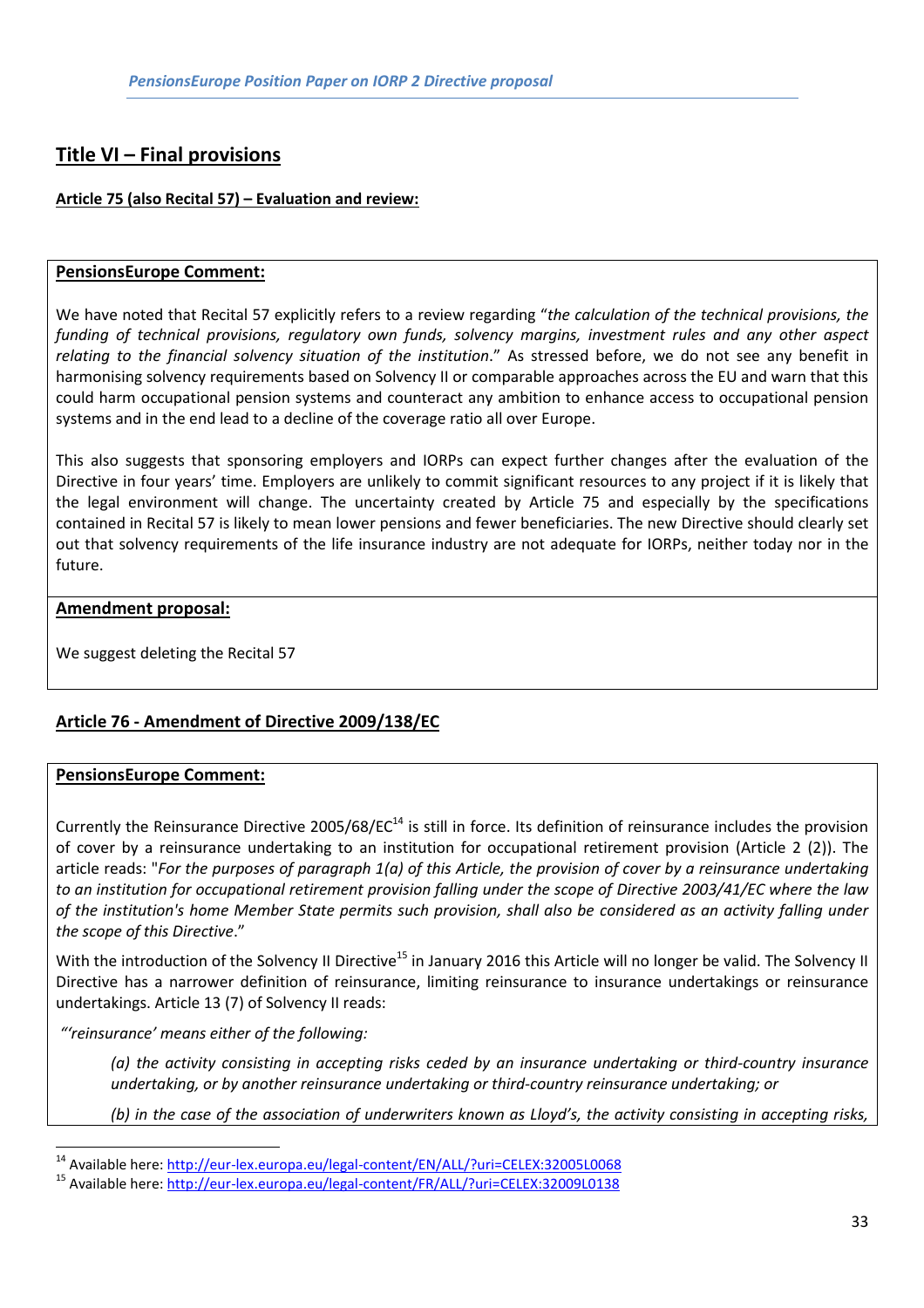ceded by any member of Lloyd's, by an insurance or reinsurance undertaking other than the association of underwriters known as Lloyd's;"

This would mean that IORPs would not be able to reinsure their risks by a reinsurer as they currently do for longevity as well as for invalidity and survivor's pensions in some Member States. IORPs should have the opportunity to make use of this instrument if they consider it advantageous for the employer and their beneficiaries. We therefore think that IORPs should continue to be able to cover their risks using reinsurance.

## Amendment proposal:

The Article 76 (which currently only amends Art. 306a) should be amended by inserting in the following marked text in Article 13 (7)(a) of the Solvency II Directive:

(7) "'reinsurance' means either of the following:

(a) the activity consisting in accepting risks ceded by an insurance undertaking or third-country insurance undertaking, or by another reinsurance undertaking or a third-country reinsurance undertaking, or by an institution for occupational retirement provision as covered by (Directive 20xx/xx/EC) or, (b)  $[...]''$ 

## Article 78 – Transposition:

#### PensionsEurope Comment:

PensionsEurope would like to point out that the timeline is very ambitious concerning the new requirements. The report is supposed to be presented four years after the Directive enters into force. Member States have to bring the Directive into force by December 2016. Assuming the Directive is adopted in late 2015, this would mean a report in 2019, which would have to be prepared in late 2018 / early 2019 – only two years after the Member States transposed the Directive. A longer transposition period could be envisaged.

\_\_\_\_\_\_\_\_\_\_\_\_\_\_\_\_\_\_\_\_\_\_\_\_\_\_\_\_\_\_\_\_\_\_\_\_\_\_\_\_\_